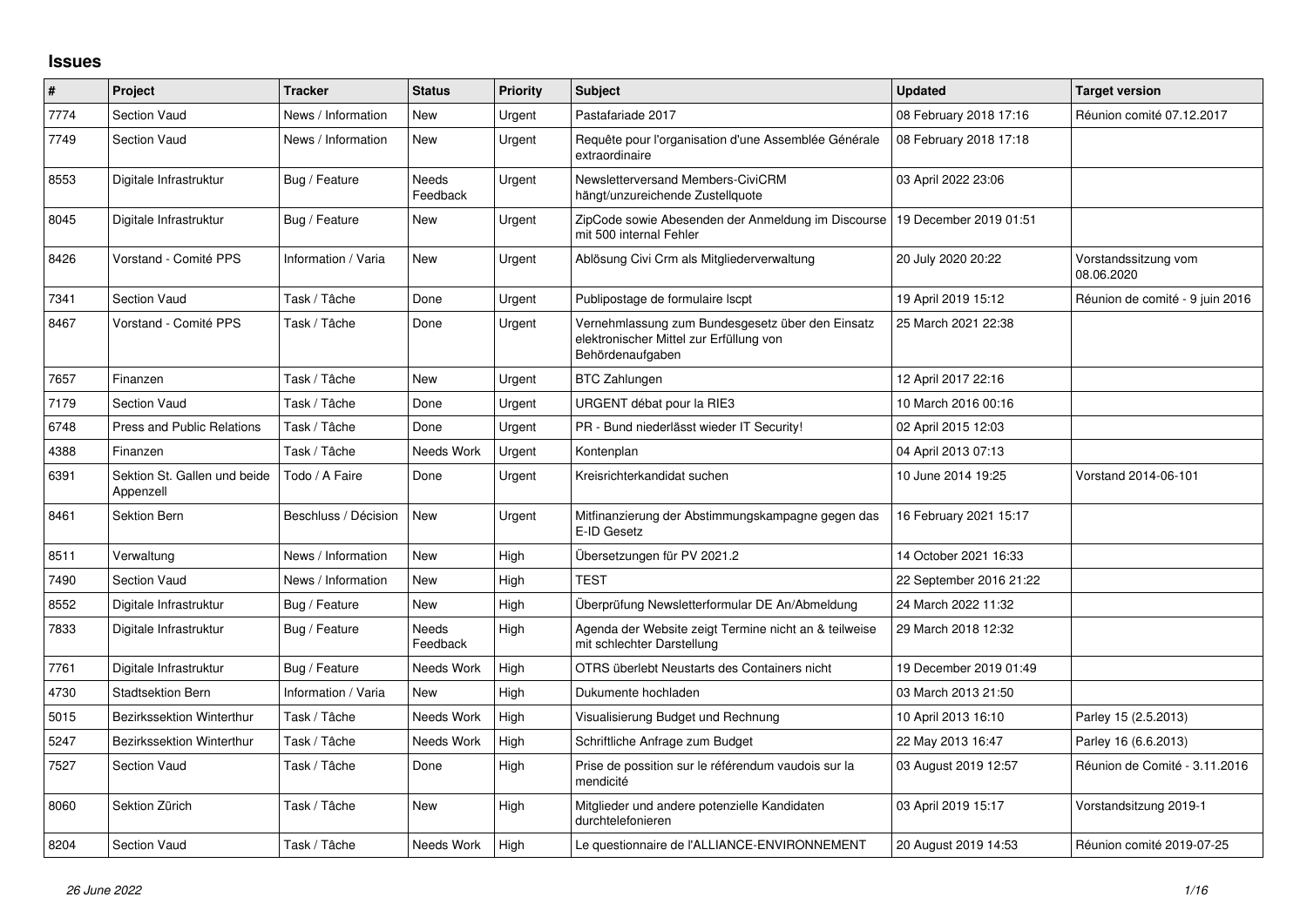| $\sharp$ | Project                                   | <b>Tracker</b>       | <b>Status</b>     | <b>Priority</b> | <b>Subject</b>                                                                                                                       | <b>Updated</b>          | <b>Target version</b>       |
|----------|-------------------------------------------|----------------------|-------------------|-----------------|--------------------------------------------------------------------------------------------------------------------------------------|-------------------------|-----------------------------|
| 8203     | Section Vaud                              | Task / Tâche         | Needs Work        | High            | Le questionnaire de la société vaudoise de médecine                                                                                  | 20 August 2019 14:52    | Réunion comité 2019-07-25   |
| 8254     | Section Vaud                              | Task / Tâche         | <b>New</b>        | High            | Affichage sur les communes EF19                                                                                                      | 21 August 2019 14:51    | Réunion comité 2019-08-22   |
| 8219     | Section Vaud                              | Task / Tâche         | New               | High            | Rédaction de la lettre                                                                                                               | 20 August 2019 14:56    | Réunion comité 2019-08-22   |
| 8237     | Section Vaud                              | Task / Tâche         | New               | High            | La campagne électorale du PPVD sur les réseaux<br>sociaux privés et libres                                                           | 12 September 2019 15:03 | Réunion comité 2019-09-05   |
| 8220     | Section Vaud                              | Task / Tâche         | New               | High            | Recherche d'un petit cadeau de remerciement                                                                                          | 20 August 2019 14:57    | Réunion comité 2019-09-05   |
| 8218     | Section Vaud                              | Task / Tâche         | <b>New</b>        | High            | Lettre de remerciement à M. Burgerer pour son don                                                                                    | 20 August 2019 14:56    | Réunion comité 2019-09-05   |
| 8554     | AG Vernehmlassungen                       | Task / Tâche         | New               | High            | Vernehmlassung Teilrevision der GwV-FINMA                                                                                            | 04 April 2022 19:11     |                             |
| 8444     | Vorstand - Comité PPS                     | Task / Tâche         | Needs Work        | High            | Fehlende Mitgliederbeiträge für die Sektion PPBB                                                                                     | 29 October 2020 16:58   |                             |
| 8422     | Digitale Infrastruktur                    | Task / Tâche         | Needs<br>Feedback | High            | Civi Crm Funktionen extern geben                                                                                                     | 01 February 2022 02:19  |                             |
| 8082     | Digitale Infrastruktur                    | Task / Tâche         | New               | High            | Accès Discourse                                                                                                                      | 19 December 2019 01:50  |                             |
| 6784     | Press and Public Relations                | Task / Tâche         | Needs Work        | High            | CP - Déclaration D. Burkhalter DFAE «Promoting trust<br>and globally shared rules to ensure an open, free and<br>secure cyberspace»  | 17 April 2015 18:12     |                             |
| 6438     | Sektion Bern                              | Task / Tâche         | <b>New</b>        | High            | Probleme bei elektronischer Zählung der Stimmzettel in<br>der Stadt Bern                                                             | 28 May 2014 10:18       |                             |
| 6389     | <b>Sektion Bern</b>                       | Task / Tâche         | New               | High            | Datenschutz Problem BE Gemeinden                                                                                                     | 28 April 2014 22:11     |                             |
| 4386     | Finanzen                                  | Task / Tâche         | Needs Work        | High            | Spenderlisten erstellen                                                                                                              | 01 May 2017 14:45       |                             |
| 4138     | Gruppo Ticino                             | Task / Tâche         | Needs Work        | High            | Mailing List problema messaggio conferma<br>sottoscrizione                                                                           | 20 April 2013 00:00     |                             |
| 4122     | Gruppo Ticino                             | Task / Tâche         | Needs Work        | High            | Accesso, impostazioni ed iscrizione membri a mailing list<br>sezione ticino                                                          | 20 April 2013 00:00     |                             |
| 3708     | Bezirkssektion Winterthur                 | Task / Tâche         | Needs Work        | High            | OpenSource Nachtrag und Vorbereitung                                                                                                 | 19 April 2013 00:00     | Parley 13                   |
| 5389     | Bezirkssektion Winterthur                 | Task / Tâche         | Needs Work        | High            | Falsche Anreize in Sozialhilfe                                                                                                       | 17 June 2013 16:43      | Parley 18                   |
| 5702     | Stadtsektion Zürich                       | Task / Tâche         | New               | High            | Standaktionen koordinieren                                                                                                           | 03 October 2013 20:56   | Sitzung 03.10.2013          |
| 6414     | Sektion St. Gallen und beide<br>Appenzell | Todo / A Faire       | Needs<br>Feedback | High            | Kantonsratswahlen                                                                                                                    | 30 July 2014 15:28      | Vorstand 2014-07-30         |
| 4193     | Sektion St. Gallen und beide<br>Appenzell | Todo / A Faire       | Needs Work        | High            | Dauerticket Flaschenpost                                                                                                             | 09 May 2014 18:35       |                             |
| 8452     | Vorstand - Comité PPS                     | Beschluss / Décision | New               | High            | Beschlüsse E-ID Abstimmungskampf                                                                                                     | 26 November 2020 08:39  | Vorstandssitzung 2020 11 10 |
| 7923     | Section Vaud                              | Beschluss / Décision | New               | High            | Objet de votation 13.09.2018: Pour la souveraineté<br>alimentaire. L'agriculture nous concerne toutes et tous.                       | 28 November 2018 22:39  |                             |
| 7922     | Section Vaud                              | Beschluss / Décision | New               | High            | Objet de votation 13.09.2018: Pour des denrées<br>alimentaires saines et produites dans des conditions<br>équitables et écologiques. | 04 July 2018 11:28      |                             |
| 7921     | Section Vaud                              | Beschluss / Décision | New               | High            | Votation 13.09.2018: Pour la promotion des voies<br>cyclables et des chemins et sentiers pédestres.                                  | 04 July 2018 11:30      |                             |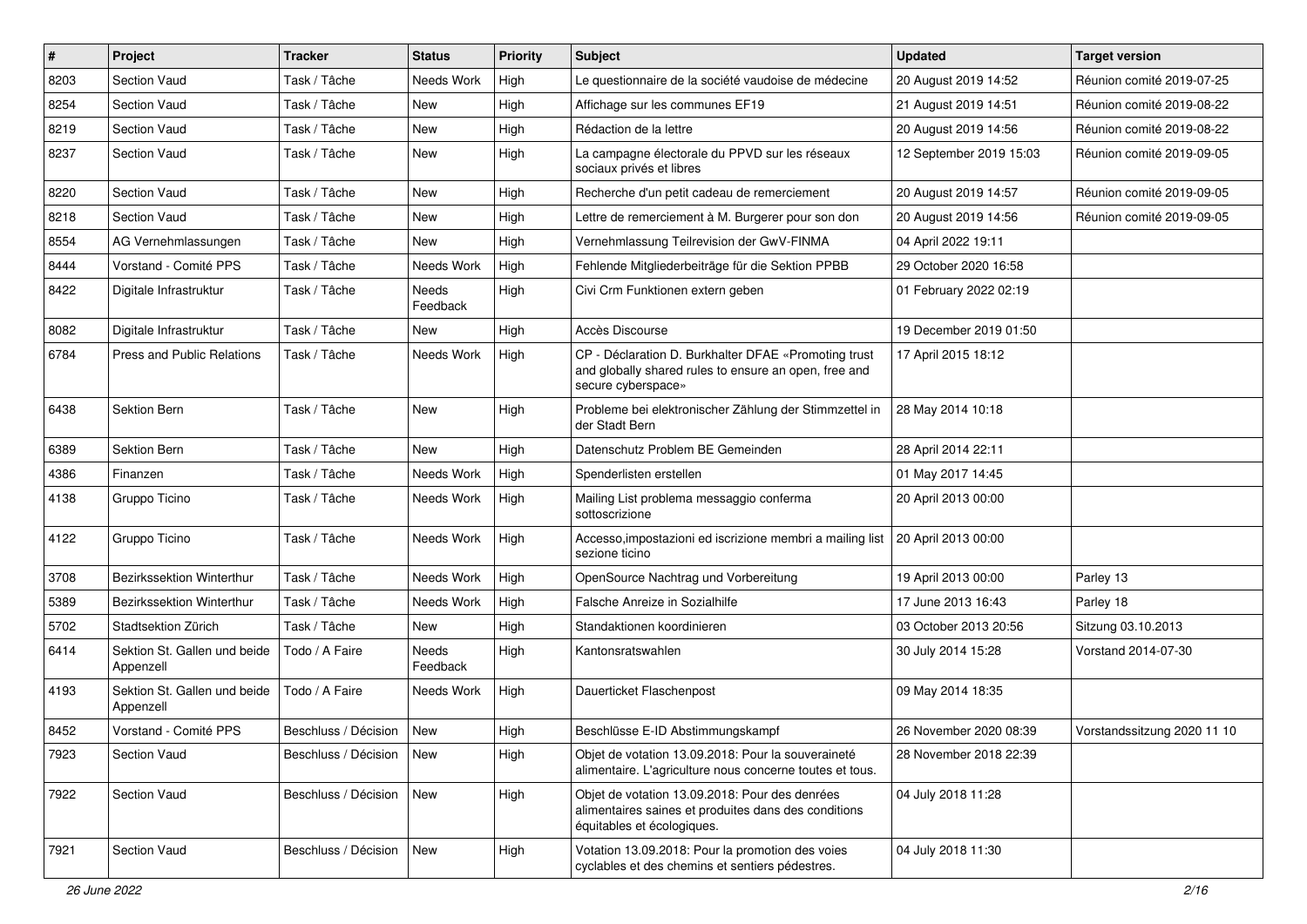| $\pmb{\#}$ | Project                | <b>Tracker</b>      | <b>Status</b>     | <b>Priority</b> | Subject                                                                                                                    | <b>Updated</b>          | <b>Target version</b>                   |
|------------|------------------------|---------------------|-------------------|-----------------|----------------------------------------------------------------------------------------------------------------------------|-------------------------|-----------------------------------------|
| 7518       | <b>Section Vaud</b>    | News / Information  | <b>New</b>        | Normal          | Correction des montants de cotisations sur le site web                                                                     | 22 October 2016 15:57   | Réunion de Comité - 20.10.2016          |
| 7764       | <b>Section Vaud</b>    | News / Information  | <b>New</b>        | Normal          | Renvoi de Thomas Moret                                                                                                     | 06 December 2017 02:16  | Réunion de comité - 08<br>novembre 2017 |
| 7763       | Section Vaud           | News / Information  | New               | Normal          | Mise à jour des dates de réunion du comité                                                                                 | 06 November 2017 22:39  | Réunion de comité - 08<br>novembre 2017 |
| 7779       | <b>Section Vaud</b>    | News / Information  | <b>New</b>        | Normal          | se réorganiser pour être plus efficace !                                                                                   | 08 February 2018 17:50  | Réunion comité 08.02.2018               |
| 7825       | <b>Section Vaud</b>    | News / Information  | <b>New</b>        | Normal          | Liste de contact                                                                                                           | 17 March 2018 19:49     | Réunion comité 22.03.2018               |
| 7896       | <b>Section Vaud</b>    | News / Information  | New               | Normal          | Quelle réponse à Michel Parchet concernant son email<br>sur la vente des données des clients Migros                        | 14 June 2018 14:25      | Réunion comité 14.06.2018               |
| 7978       | <b>Section Vaud</b>    | News / Information  | <b>New</b>        | Normal          | Réunions, débats et infos: corriger les informations et<br>mise au point de la situation technique et pratique<br>actuelle | 26 October 2018 21:04   | Séance de comité 18-44                  |
| 8083       | <b>Section Vaud</b>    | News / Information  | <b>New</b>        | Normal          | Les solutions apportées aux citoyens sur la<br>cybersécurité                                                               | 08 May 2019 15:08       | Réunion comité 2019-05-16               |
| 8087       | <b>Section Vaud</b>    | News / Information  | New               | Normal          | Stratégie nationale de protection de la Suisse contre les<br>cyberrisques (SNPC)                                           | 13 June 2019 15:48      | Réunion comité 2019-06-27               |
| 7989       | <b>Section Vaud</b>    | News / Information  | <b>New</b>        | Normal          | LCAPAM - partenaires potentiel?                                                                                            | 08 September 2019 06:43 | Réunion comité 2019-09-19               |
| 8535       | Verwaltung             | News / Information  | <b>New</b>        | Normal          | Übersetzungen für PV 2022.1                                                                                                | 30 November 2021 21:36  |                                         |
| 7981       | <b>Section Vaud</b>    | News / Information  | New               | Normal          | Itopie                                                                                                                     | 01 November 2018 20:45  |                                         |
| 7907       | <b>Section Vaud</b>    | News / Information  | <b>New</b>        | Normal          | Organisation et planification de la 3ème AGE 2018                                                                          | 14 June 2018 14:56      |                                         |
| 7554       | <b>Section Vaud</b>    | News / Information  | <b>New</b>        | Normal          | Introduction à OTRS                                                                                                        | 22 November 2016 09:47  |                                         |
| 7600       | <b>Section Vaud</b>    | News / Information  | New               | Normal          | 10 T-shirts noirs                                                                                                          | 15 December 2016 15:00  | Réunion du comité - 15<br>décembre 2016 |
| 7597       | <b>Section Vaud</b>    | News / Information  | New               | Normal          | Commande de carte visite                                                                                                   | 10 December 2016 16:08  | Réunion du comité - 15<br>décembre 2016 |
| 7595       | <b>Section Vaud</b>    | News / Information  | <b>New</b>        | Normal          | E-voting/Clusis - création d'une documentation<br>pédagogique                                                              | 10 December 2016 14:00  | Réunion du comité - 15<br>décembre 2016 |
| 8545       | Digitale Infrastruktur | Bug / Feature       | Done              | Normal          | Überprüfung Funktionalität Mitglieder-Kontaktformular                                                                      | 03 April 2022 23:04     |                                         |
| 8536       | Digitale Infrastruktur | Bug / Feature       | New               | Normal          | CiviCRM: Payment method hinzufügen geht nicht                                                                              | 25 January 2022 20:32   |                                         |
| 8529       | Digitale Infrastruktur | Bug / Feature       | Needs Work        | Normal          | <b>Installation Mailtrain</b>                                                                                              | 14 December 2021 15:58  |                                         |
| 8489       | Digitale Infrastruktur | Bug / Feature       | Needs<br>Feedback | Normal          | Zahlungs API                                                                                                               | 10 February 2022 16:50  |                                         |
| 8358       | Finanzen               | Bug / Feature       | New               | Normal          | Berechnung Rechnungsbeträge überprüfen (PPAG)                                                                              | 15 November 2019 21:25  |                                         |
| 8260       | Digitale Infrastruktur | Bug / Feature       | New               | Normal          | Update PPS Website auf neues Theme                                                                                         | 01 October 2019 19:17   |                                         |
| 7160       | Section Vaud           | Information / Varia | Tabled            | Normal          | Retour sur la réunion e débriefing de la RTS -<br>Campagne EF2016                                                          | 03 August 2019 09:47    | Réunion de comité - 28 avril<br>2016    |
| 7829       | Section Vaud           | Information / Varia | New               | Normal          | Revoir la nomenclature des "versions cibles"                                                                               | 19 March 2018 16:11     | Réunion comité 22.03.2018               |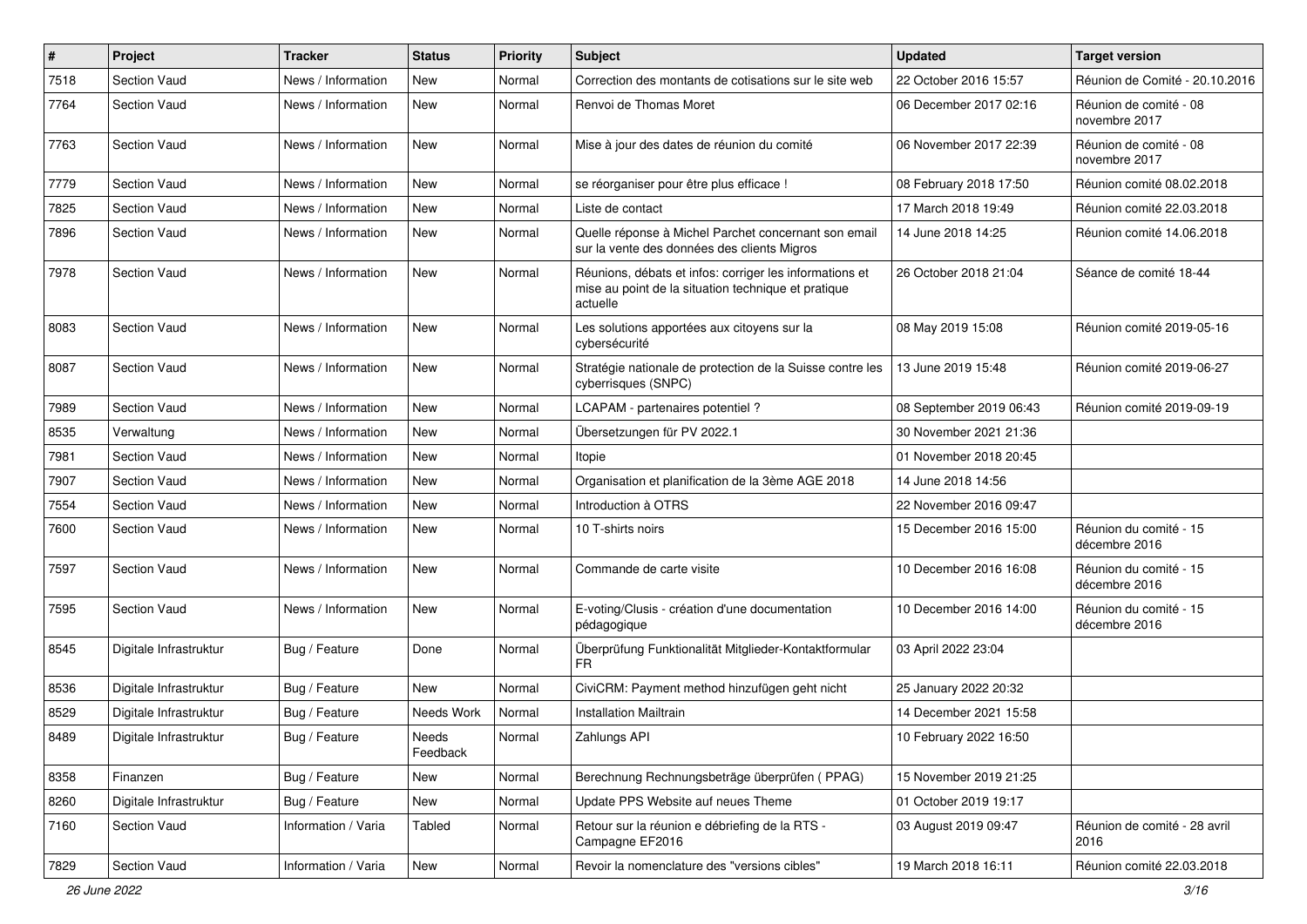| #    | <b>Project</b>                            | <b>Tracker</b>      | <b>Status</b>        | <b>Priority</b> | <b>Subject</b>                                                                                                                              | <b>Updated</b>          | Target version              |
|------|-------------------------------------------|---------------------|----------------------|-----------------|---------------------------------------------------------------------------------------------------------------------------------------------|-------------------------|-----------------------------|
| 8072 | Sektion Zürich                            | Information / Varia | Tabled               | Normal          | Listenverbindung PPZH Nationalratswahlen 2019                                                                                               | 28 May 2019 21:31       | Vorstandsitzung 2019-1      |
| 7304 | Sektion Zürich                            | Information / Varia | New                  | Normal          | Koordinations- & Kommunikationstool für Vorstand und<br>Aktive                                                                              | 18 April 2019 11:03     | Vorstandsitzung 2019-1      |
| 8315 | <b>Section Vaud</b>                       | Information / Varia | New                  | Normal          | Formation sur le fonctionnement parlementaire                                                                                               | 12 September 2019 15:39 | Réunion comité 2019-09-19   |
| 8314 | <b>Section Vaud</b>                       | Information / Varia | New                  | Normal          | Initiative cantonale demandant la protection de l'intégrité<br>personnelle numérique                                                        | 12 September 2019 15:14 | Réunion comité 2019-09-19   |
| 8356 | Vorstand - Comité PPS                     | Information / Varia | New                  | Normal          | Überarbeitung Versammlungs- und<br>Abstimmungsreglement                                                                                     | 13 November 2019 20:36  | Vorstandssitzung 2019 11 11 |
| 8558 | Vorstand - Comité PPS                     | Information / Varia | New                  | Normal          | Unterschriftenbogen für Initiative Service Citoyen                                                                                          | 12 May 2022 12:22       |                             |
| 8471 | Press and Public Relations                | Information / Varia | New                  | Normal          | Wiki Updates                                                                                                                                | 28 March 2021 00:34     |                             |
| 8095 | Section Vaud                              | Information / Varia | New                  | Normal          | Demande d'aide pour une récolte de fonds nationale                                                                                          | 28 May 2019 06:12       |                             |
| 8086 | Sektion Zürich                            | Information / Varia | New                  | Normal          | Werbemittel Nationalratswahlen                                                                                                              | 16 May 2019 15:12       |                             |
| 7529 | <b>Section Vaud</b>                       | Information / Varia | New                  | Normal          | Pourquoi DMSF réduit toutes les images.                                                                                                     | 05 November 2016 00:11  |                             |
| 6520 | Sektion Wallis / section<br>valaisan      | Information / Varia | <b>Tabled</b>        | Normal          | Assemblée constituante                                                                                                                      | 23 July 2015 16:03      |                             |
| 6457 | Sektion St. Gallen und beide<br>Appenzell | Information / Varia | <b>Tabled</b>        | Normal          | Piratengrillen                                                                                                                              | 30 July 2014 16:21      |                             |
| 6380 | Pirate Party Policy                       | Information / Varia | New                  | Normal          | PAD - Consulation LSI - Vernaemlassung ISG                                                                                                  | 22 April 2014 12:13     |                             |
| 6379 | <b>Pirate Party Policy</b>                | Information / Varia | New                  | Normal          | Refenz material - Documentation de reference - Reading<br>Material                                                                          | 22 April 2014 12:11     |                             |
| 6245 | <b>Pirate Party Policy</b>                | Information / Varia | New                  | Normal          | Reading material review                                                                                                                     | 05 March 2014 15:05     |                             |
| 6240 | <b>Pirate Party Policy</b>                | Information / Varia | New                  | Normal          | Reading material review                                                                                                                     | 05 March 2014 14:41     |                             |
| 6239 | <b>Pirate Party Policy</b>                | Information / Varia | New                  | Normal          | Consultation - Modification du code civil (CC; Droit de<br>I'adoption) / Vernehmlassung - Änderung des<br>Zivilgesetzbuches (ZGB; Adoption) | 05 March 2014 14:44     |                             |
| 6207 | <b>Pirate Party Policy</b>                | Information / Varia | <b>New</b>           | Normal          | Reading material review                                                                                                                     | 04 March 2014 13:53     |                             |
| 6202 | <b>Pirate Party Policy</b>                | Information / Varia | New                  | Normal          | Reading material review                                                                                                                     | 04 March 2014 13:21     |                             |
| 6178 | <b>Pirate Party Policy</b>                | Information / Varia | Offen /<br>Incertain | Normal          | review april 2014                                                                                                                           | 04 March 2014 11:33     |                             |
| 5828 | Stadtsektion Zürich                       | Information / Varia | New                  | Normal          | Winteraktivitäten                                                                                                                           | 17 September 2013 09:49 |                             |
| 5827 | Stadtsektion Zürich                       | Information / Varia | New                  | Normal          | ldee Präsentation der Zürcher Piraten                                                                                                       | 17 September 2013 09:48 |                             |
| 5825 | Stadtsektion Zürich                       | Information / Varia | New                  | Normal          | Feedback                                                                                                                                    | 17 September 2013 09:44 |                             |
| 5823 | Stadtsektion Zürich                       | Information / Varia | New                  | Normal          | Chatiquette                                                                                                                                 | 17 September 2013 09:39 |                             |
| 5822 | Stadtsektion Zürich                       | Information / Varia | New                  | Normal          | Forum: Nicht Mitglieder                                                                                                                     | 17 September 2013 09:36 |                             |
| 5661 | Stadtsektion Zürich                       | Information / Varia | New                  | Normal          | Organisation PV                                                                                                                             | 12 August 2013 20:24    |                             |
| 5570 | Bezirkssektion Winterthur                 | Information / Varia | New                  | Normal          | SSL / TLS Unterstützung                                                                                                                     | 21 July 2013 21:47      |                             |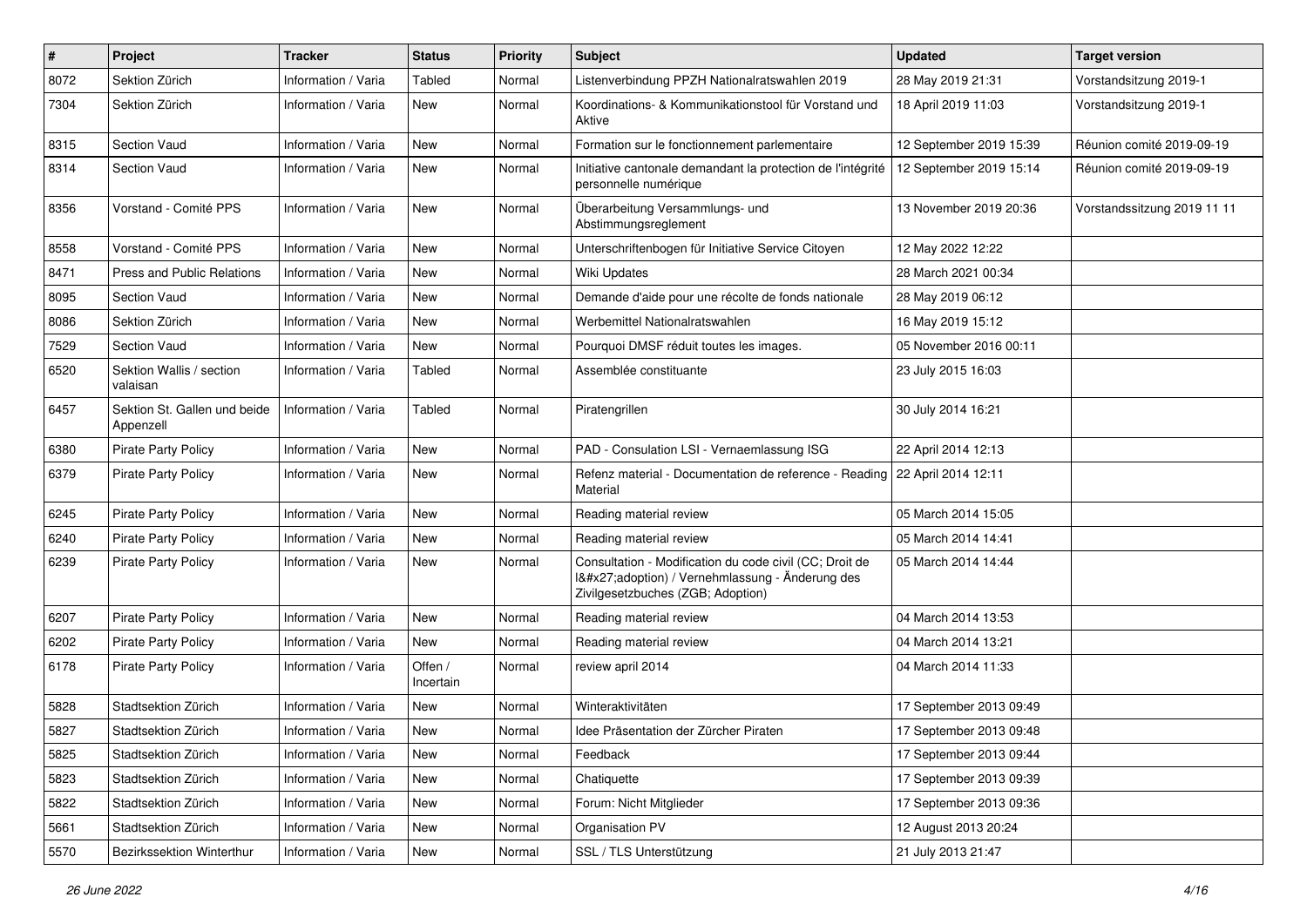| $\pmb{\#}$ | Project                              | <b>Tracker</b>      | <b>Status</b>     | <b>Priority</b> | <b>Subject</b>                                                                                    | <b>Updated</b>          | <b>Target version</b>                |
|------------|--------------------------------------|---------------------|-------------------|-----------------|---------------------------------------------------------------------------------------------------|-------------------------|--------------------------------------|
| 5569       | <b>Stadtsektion Bern</b>             | Information / Varia | <b>New</b>        | Normal          | SSL / TLS Unterstützung                                                                           | 21 July 2013 21:37      |                                      |
| 5339       | <b>Pirate Party Policy</b>           | Information / Varia | <b>New</b>        | Normal          | Compilation des prises de position                                                                | 06 June 2013 17:16      |                                      |
| 5321       | Stadtsektion Zürich                  | Information / Varia | New               | Normal          | Treffen mit Philipp Meier                                                                         | 31 May 2013 15:56       |                                      |
| 5035       | Sektion beider Basel                 | Information / Varia | <b>New</b>        | Normal          | Kontakte Journalisten                                                                             | 09 July 2016 09:33      |                                      |
| 4942       | <b>Pirate Party Policy</b>           | Information / Varia | <b>New</b>        | Normal          | Provide an outline, and approach for the development of<br>the position paper                     | 30 September 2013 19:23 |                                      |
| 5050       | Sektion Wallis / section<br>valaisan | Information / Varia | Needs Work        | Normal          | Wiki: Wahlsysteme                                                                                 | 20 August 2017 08:57    | GV2017                               |
| 6729       | Section Genève                       | Information / Varia | <b>New</b>        | Normal          | Préparation référendum LRens/LSCPT                                                                | 25 March 2015 15:52     | Prochain Comité                      |
| 6675       | Section Genève                       | Information / Varia | <b>New</b>        | Normal          | éVote : Demande de borne au sein des locaux de vote                                               | 09 April 2015 20:10     | Prochain Comité                      |
| 5883       | Section Genève                       | Information / Varia | <b>New</b>        | Normal          | Poste à pourvoir au comité : Comptable                                                            | 10 October 2013 17:43   | Prochaine AG                         |
| 5866       | Stadtsektion Zürich                  | Information / Varia | New               | Normal          | Budget 2014                                                                                       | 03 October 2013 21:07   | Sitzung 03.10.2013                   |
| 5865       | Stadtsektion Zürich                  | Information / Varia | <b>New</b>        | Normal          | PV Gemeinderatswahlen anfangs November                                                            | 03 October 2013 20:13   | Sitzung 03.10.2013                   |
| 8419       | Vorstand - Comité PPS                | Information / Varia | New               | Normal          | Sekretariat der PPS                                                                               | 29 October 2020 22:45   | Vorstandssitzung 2020 03 16          |
| 7852       | Verwaltung                           | Creation            | <b>New</b>        | Normal          | Anleitung Members CiviCRM für Vorstände und PPVs<br>anpassen, ergänzen und übersetzen.            | 12 December 2018 19:41  |                                      |
| 4370       | <b>Bezirkssektion Winterthur</b>     | Task / Tâche        | Needs Work        | Normal          | SalZH kriegt Subventionen                                                                         | 07 April 2013 15:42     | Parley 15 (2.5.2013)                 |
| 4362       | Bezirkssektion Winterthur            | Task / Tâche        | Needs Work        | Normal          | Willkür im Baubewilligungsverfahren                                                               | 07 April 2013 15:42     | Parley 15 (2.5.2013)                 |
| 4200       | Bezirkssektion Winterthur            | Task / Tâche        | Needs Work        | Normal          | Vorstoss Transparenz in der WoV                                                                   | 07 April 2013 15:41     | Parley 15 (2.5.2013)                 |
| 4064       | Bezirkssektion Winterthur            | Task / Tâche        | Needs<br>Feedback | Normal          | Liguid Feedback für die Stadt Winterthur                                                          | 07 April 2013 15:34     | Parley 15 (2.5.2013)                 |
| 5227       | <b>Bezirkssektion Winterthur</b>     | Task / Tâche        | <b>New</b>        | Normal          | Gesamtkostenrechnung Neuhegi                                                                      | 15 May 2013 20:53       | Parley 16 (6.6.2013)                 |
| 5347       | Bezirkssektion Winterthur            | Task / Tâche        | <b>New</b>        | Normal          | Unverschuldet abgewählt                                                                           | 08 June 2013 15:45      | Parley 17 (13.6.2013)                |
| 5346       | <b>Bezirkssektion Winterthur</b>     | Task / Tâche        | New               | Normal          | Holidi                                                                                            | 08 June 2013 15:47      | Parley 17 (13.6.2013)                |
| 5787       | Bezirkssektion Winterthur            | Task / Tâche        | New               | Normal          | Sparen 14 durchsehen                                                                              | 04 September 2013 20:19 | Parley 19                            |
| 6778       | Sektion Zürich                       | Task / Tâche        | New               | Normal          | Wahlkampf-Wissen im Wiki festhalten                                                               | 22 April 2015 18:29     | Vorstandssitzung 2015-04-22          |
| 6850       | Sektion Zürich                       | Task / Tâche        | New               | Normal          | Fundraising                                                                                       | 27 August 2015 18:40    | Vorstandssitzung 2015-08-27          |
| 7236       | <b>Section Vaud</b>                  | Task / Tâche        | Done              | Normal          | Organisation de la campagne référendaire LSCPT                                                    | 07 May 2018 12:58       | Réunion de comité - 31 mars<br>2016  |
| 7140       | <b>Section Vaud</b>                  | Task / Tâche        | Done              | Normal          | Approbation et signature du PV de l'AG par les<br>membres du comité ainsi que les statuts du PPVD | 08 September 2019 06:41 | Réunion de comité - 31 mars<br>2016  |
| 7264       | <b>Section Vaud</b>                  | Task / Tâche        | Done              | Normal          | Tri des propositions par collectivité impactée                                                    | 15 April 2016 15:30     | Réunion de comité - 14 avril<br>2016 |
| 7262       | <b>Section Vaud</b>                  | Task / Tâche        | Done              | Normal          | Révision du programme du PPVD                                                                     | 07 May 2018 13:02       | Réunion de comité - 14 avril<br>2016 |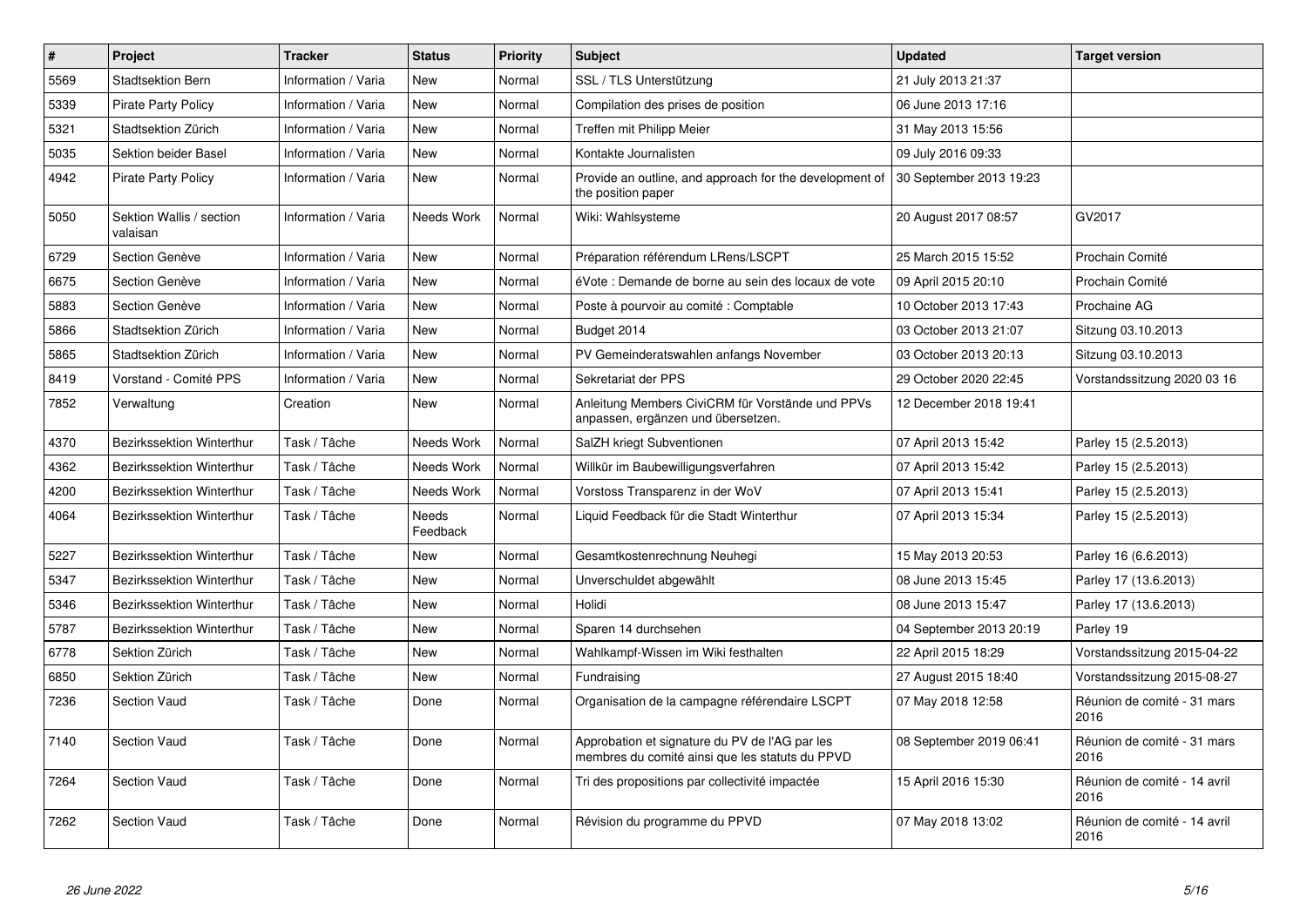| $\#$ | Project             | <b>Tracker</b> | <b>Status</b> | <b>Priority</b> | Subject                                                                                  | <b>Updated</b>          | <b>Target version</b>                  |
|------|---------------------|----------------|---------------|-----------------|------------------------------------------------------------------------------------------|-------------------------|----------------------------------------|
| 7270 | <b>Section Vaud</b> | Task / Tâche   | Done          | Normal          | Rédaction et diffusion de la newsletter du PPVD pour le<br>mois d'avril                  | 20 April 2016 09:19     | Réunion de comité - 28 avril<br>2016   |
| 7269 | <b>Section Vaud</b> | Task / Tâche   | Done          | Normal          | Travaux sur la vision pirate du développement<br>communal                                | 07 May 2018 13:02       | Réunion de comité - 28 avril<br>2016   |
| 7195 | <b>Section Vaud</b> | Task / Tâche   | Done          | Normal          | Révision de statuts du PPVD                                                              | 03 August 2019 09:48    | Réunion de comité - 28 avril<br>2016   |
| 7363 | <b>Section Vaud</b> | Task / Tâche   | New           | Normal          | Modifications des statuts pour la banque                                                 | 25 June 2016 16:55      | Réunion du comité - 2 juillet<br>2016  |
| 7381 | <b>Section Vaud</b> | Task / Tâche   | <b>New</b>    | Normal          | Mise en place d'un outil de sondage                                                      | 09 July 2016 09:42      | Réunion de comité - 14 juillet<br>2016 |
| 7468 | <b>Section Vaud</b> | Task / Tâche   | Done          | Normal          | Elections communales 2016 et EF 2015 - finances<br>factures ouvertes - point de sitation | 19 April 2019 15:10     | Réunion de Comité - 25.08.2016         |
| 7467 | <b>Section Vaud</b> | Task / Tâche   | Done          | Normal          | Formation média                                                                          | 13 June 2019 15:54      | Réunion de Comité - 25.08.2016         |
| 7466 | <b>Section Vaud</b> | Task / Tâche   | Done          | Normal          | Préparation Elections cantonales - désignation de<br>candidats - alliance - etc          | 13 June 2019 15:54      | Réunion de Comité - 25.08.2016         |
| 7462 | <b>Section Vaud</b> | Task / Tâche   | Done          | Normal          | Camnpagne Référendum LRens                                                               | 16 May 2019 16:35       | Réunion de Comité - 25.08.2016         |
| 7500 | <b>Section Vaud</b> | Task / Tâche   | New           | Normal          | Création d'un programme de communication vaudois                                         | 04 October 2016 17:54   | Réunion de Comité - 6.10.2016          |
| 7499 | <b>Section Vaud</b> | Task / Tâche   | New           | Normal          | Mise à jour logiciel du site web                                                         | 04 October 2016 17:50   | Réunion de Comité - 6.10.2016          |
| 7498 | <b>Section Vaud</b> | Task / Tâche   | New           | Normal          | Mise au propre du programme vaudois                                                      | 04 October 2016 17:45   | Réunion de Comité - 6.10.2016          |
| 7497 | <b>Section Vaud</b> | Task / Tâche   | New           | Normal          | Mise à jour du calendrier du site web                                                    | 04 October 2016 17:42   | Réunion de Comité - 6.10.2016          |
| 7491 | <b>Section Vaud</b> | Task / Tâche   | <b>New</b>    | Normal          | Comité de campagne élections cantonales 2017                                             | 22 September 2016 21:53 | Réunion de Comité - 6.10.2016          |
| 7463 | <b>Section Vaud</b> | Task / Tâche   | Done          | Normal          | Conférence-débats 2e partie 2016                                                         | 19 April 2019 15:11     | Réunion de Comité - 6.10.2016          |
| 7522 | <b>Section Vaud</b> | Task / Tâche   | New           | Normal          | Les modalités éléctorales 2017                                                           | 22 October 2016 13:43   | Réunion de Comité - 20.10.2016         |
| 7521 | <b>Section Vaud</b> | Task / Tâche   | New           | Normal          | Création d'une newsletter et appel à la candidature<br>Election cantonale                | 22 October 2016 13:37   | Réunion de Comité - 20.10.2016         |
| 7505 | <b>Section Vaud</b> | Task / Tâche   | <b>New</b>    | Normal          | Recherche de la salle pour le 8 décembre                                                 | 06 October 2016 22:17   | Réunion de Comité - 20.10.2016         |
| 7828 | <b>Section Vaud</b> | Task / Tâche   | New           | Normal          | Communication sur le 14 avril                                                            | 05 April 2018 16:42     | Réunion comité 05.04.2018              |
| 7863 | <b>Section Vaud</b> | Task / Tâche   | New           | Normal          | Compte Twitter PPVD                                                                      | 14 April 2018 09:24     | Réunion comité 19.04.2018              |
| 7862 | <b>Section Vaud</b> | Task / Tâche   | New           | Normal          | Mise à jour de la page wiki des PV                                                       | 14 April 2018 09:21     | Réunion comité 19.04.2018              |
| 7906 | <b>Section Vaud</b> | Task / Tâche   | New           | Normal          | Organisation et planification de la 2ème AGE 2018                                        | 14 June 2018 14:55      | Réunion comité 14.06.2018              |
| 7977 | Section Vaud        | Task / Tâche   | Needs Work    | Normal          | Téléchargement légal: cadre particulier et exeptions                                     | 01 November 2018 20:44  | Séance de comité 18-44                 |
| 7976 | Section Vaud        | Task / Tâche   | Done          | Normal          | Sondage Politiciennes.ch                                                                 | 01 November 2018 20:43  | Séance de comité 18-44                 |
| 8033 | Section Vaud        | Task / Tâche   | Done          | Normal          | Faire liste du matériel de campagne                                                      | 03 August 2019 20:59    | Réunion comité 2019-02-21              |
| 8063 | Sektion Zürich      | Task / Tâche   | New           | Normal          | Vorbereitungen Aufstellungsversammlung                                                   | 18 April 2019 17:41     | Vorstandsitzung 2019-1                 |
| 8061 | Sektion Zürich      | Task / Tâche   | New           | Normal          | Kontovollmachten geregelt kriegen                                                        | 02 April 2019 18:15     | Vorstandsitzung 2019-1                 |
| 8059 | Sektion Zürich      | Task / Tâche   | New           | Normal          | Wahlprogramm 2019                                                                        | 14 May 2019 15:33       | Vorstandsitzung 2019-1                 |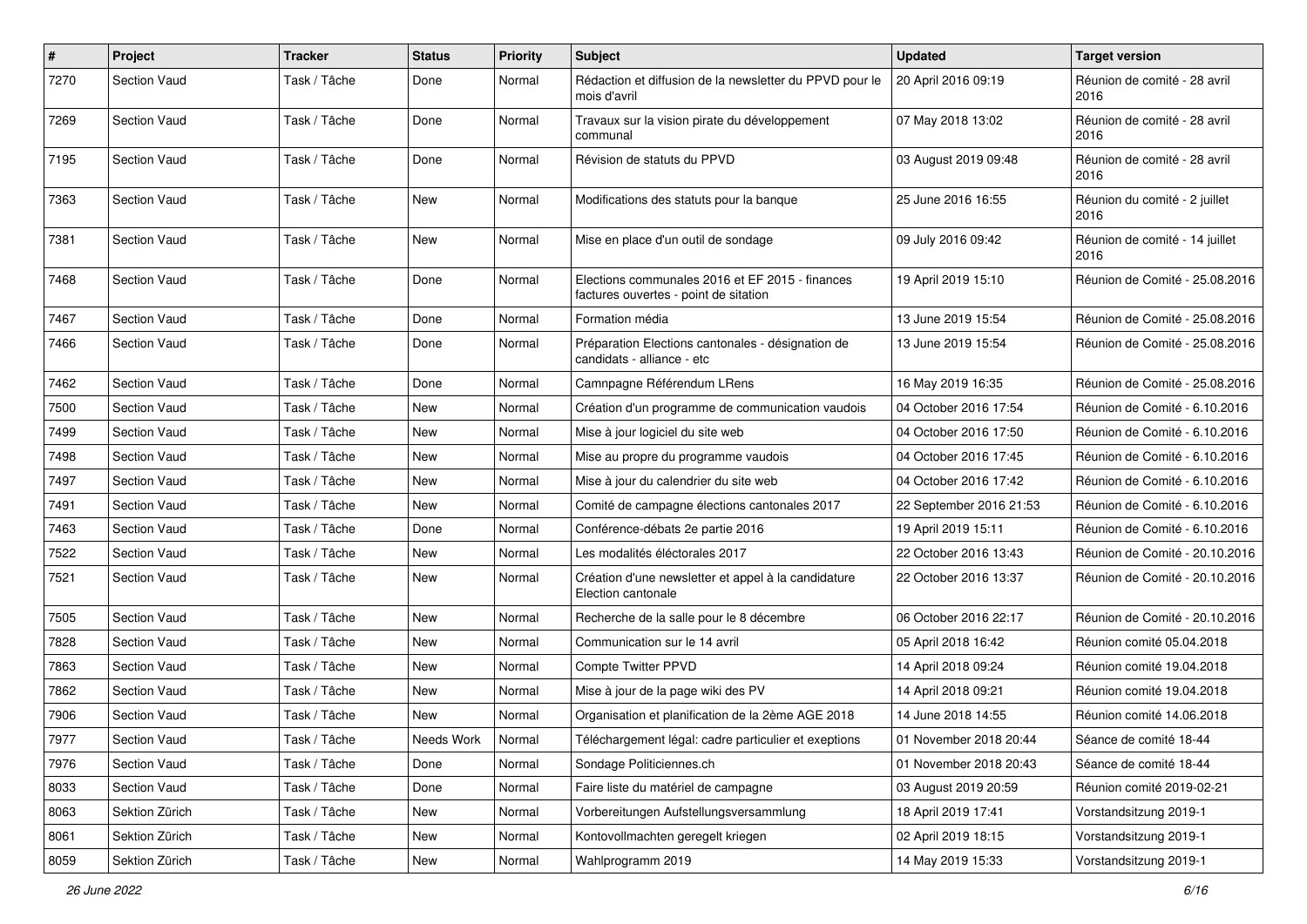| $\vert$ # | Project               | <b>Tracker</b> | <b>Status</b> | <b>Priority</b> | <b>Subject</b>                                                                                                                                                                              | <b>Updated</b>          | <b>Target version</b>       |
|-----------|-----------------------|----------------|---------------|-----------------|---------------------------------------------------------------------------------------------------------------------------------------------------------------------------------------------|-------------------------|-----------------------------|
| 7516      | Sektion Zürich        | Task / Tâche   | <b>New</b>    | Normal          | Kalender abonnieren auf Website fixen                                                                                                                                                       | 02 April 2019 18:11     | Vorstandsitzung 2019-1      |
| 6854      | Sektion Zürich        | Task / Tâche   | New           | Normal          | Website                                                                                                                                                                                     | 07 April 2019 07:36     | Vorstandsitzung 2019-1      |
| 7987      | Vorstand - Comité PPS | Task / Tâche   | Done          | Normal          | Kommunikationskonzept                                                                                                                                                                       | 03 February 2020 19:12  | Vorstandssitzung 2019 05 27 |
| 8160      | <b>Section Vaud</b>   | Task / Tâche   | <b>New</b>    | Normal          | Région de Nyon et Twitter                                                                                                                                                                   | 13 June 2019 17:05      | Réunion comité 2019-06-13   |
| 8120      | <b>Section Vaud</b>   | Task / Tâche   | Done          | Normal          | Préparation de notre voyage à Olten le 23 juin 2019                                                                                                                                         | 03 August 2019 20:59    | Réunion comité 2019-06-13   |
| 8117      | Vorstand - Comité PPS | Task / Tâche   | New           | Normal          | Procédure de communication entre les membres du<br>comité du PPS // Kommunikationsverfahren zwischen<br>den Mitgliedern des PPS-Vorstand                                                    | 14 October 2019 19:26   | Vorstandssitzung 2019 06 24 |
| 8195      | Vorstand - Comité PPS | Task / Tâche   | <b>New</b>    | Normal          | Bestimmung von Dossier- und Themenverantwortlichen<br>Désignation des responsables de dossiers et de sujets                                                                                 | 08 July 2019 08:37      | Vorstandssitzung 2019 07 08 |
| 8253      | <b>Section Vaud</b>   | Task / Tâche   | <b>New</b>    | Normal          | Plate-forme EF19 vidéo de la rts                                                                                                                                                            | 21 August 2019 14:43    | Réunion comité 2019-08-22   |
| 8252      | <b>Section Vaud</b>   | Task / Tâche   | <b>New</b>    | Normal          | Création d'un compte LinkedIn pour le PPVD                                                                                                                                                  | 21 August 2019 14:47    | Réunion comité 2019-08-22   |
| 8327      | Section Vaud          | Task / Tâche   | New           | Normal          | Transmission de matériel de notre parti pour les<br>élections fédérales à la BNS                                                                                                            | 26 September 2019 19:27 | Réunion comité 2019-10-31   |
| 8351      | Vorstand - Comité PPS | Task / Tâche   | Done          | Normal          | Newsletter                                                                                                                                                                                  | 25 May 2020 19:24       | Vorstandssitzung 2019 11 25 |
| 8385      | Vorstand - Comité PPS | Task / Tâche   | New           | Normal          | Strategie oder Massnahmenplan für Mitgliederwerbung                                                                                                                                         | 09 December 2019 20:33  | PPS Meeting 09.12.2019      |
| 8381      | Vorstand - Comité PPS | Task / Tâche   | New           | Normal          | Notiz/Eintrag von Berechtigungen für Mitgleider im<br><b>Members</b>                                                                                                                        | 08 December 2019 10:30  | PPS Meeting 09.12.2019      |
| 8556      | AG Vernehmlassungen   | Task / Tâche   | <b>New</b>    | Normal          | Vernehmlassung 2021/80 Bundesgesetz über die<br>Bearbeitung von Flugpassagierdaten zur Bekämpfung<br>von terroristischen und anderen schweren Straftaten<br>(Flugpassagierdatengesetz, FPG) | 04 April 2022 17:30     |                             |
| 8555      | AG Vernehmlassungen   | Task / Tâche   | <b>New</b>    | Normal          | Vernehmlassung 2022/19 Bundesgesetz über die<br>elektronische Identität und die Vertrauensinfrastruktur<br>(E-ID-Gesetz, BGEID)                                                             | 04 April 2022 17:29     |                             |
| 8547      | Vorstand - Comité PPS | Task / Tâche   | <b>New</b>    | Normal          | Budget für die NR Wahlen                                                                                                                                                                    | 15 March 2022 21:14     |                             |
| 8542      | AG Vernehmlassungen   | Task / Tâche   | New           | Normal          | Vernehmlassung 2022/6 Bundesbeschluss zur<br>nationalen Umsetzung des OECD/G-20 Projekts zur<br>Besteuerung der digitalen Wirtschaft (SR 101)                                               | 13 April 2022 06:34     |                             |
| 8540      | AG Vernehmlassungen   | Task / Tâche   | Needs Work    | Normal          | Vernehmlassung 2022/2 Bundesgesetz über die<br>Mobilitätsdateninfrastruktur                                                                                                                 | 10 February 2022 06:34  |                             |
| 8521      | AG Vernehmlassungen   | Task / Tâche   | Needs Work    | Normal          | Vernehmlassung 2021/70 Meldepflicht von<br>Betreiberinnen kritischer Infrastrukturen für<br>Cyberangriffe                                                                                   | 13 April 2022 00:53     |                             |
| 8519      | AG Vernehmlassungen   | Task / Tâche   | <b>New</b>    | Normal          | Vernehmlassung 2021/80 Bundesgesetz über die<br>Bearbeitung von Flugpassagierdaten zur Bekämpfung<br>von terroristischen und anderen schweren Straftaten<br>(Flugpassagierdatengesetz, FPG) | 10 February 2022 06:24  |                             |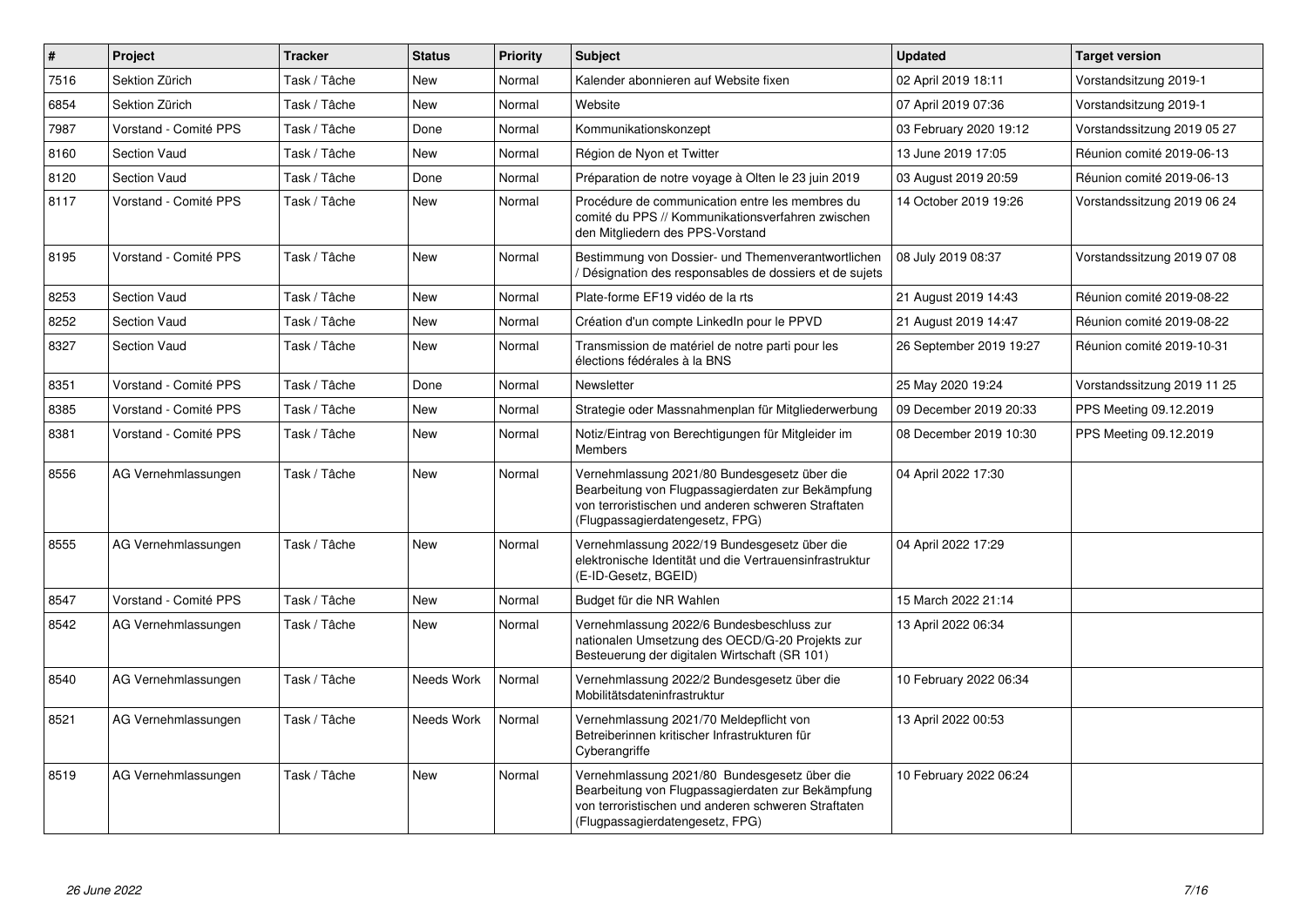| $\pmb{\#}$ | Project                                  | <b>Tracker</b> | <b>Status</b>     | <b>Priority</b> | <b>Subject</b>                                                                                                                   | <b>Updated</b>          | <b>Target version</b> |
|------------|------------------------------------------|----------------|-------------------|-----------------|----------------------------------------------------------------------------------------------------------------------------------|-------------------------|-----------------------|
| 8518       | AG Vernehmlassungen                      | Task / Tâche   | Done              | Normal          | Vernehmlassung 2021/96 Teilrevisionen vier<br>Ausführungserlasse des BÜPF (VÜPF, GebV-ÜPF,<br>VD-ÜPF, VVS-ÜPF)                   | 21 May 2022 15:03       |                       |
| 8517       | AG Vernehmlassungen                      | Task / Tâche   | Needs Work        | Normal          | Vernehmlassung 2021/99 Verordnung über die<br>Transparenz bei der Politikfinanzierung (VPofin)                                   | 26 March 2022 13:36     |                       |
| 8516       | AG Vernehmlassungen                      | Task / Tâche   | Needs Work        | Normal          | Vernehmlassung 2021/81 Verordnung über die<br>Herstellung der Interoperabilität zwischen<br>Schengen-Dublin-Informationssystemen | 18 January 2022 20:38   |                       |
| 8502       | Piratenversammlung /<br>Assemblée Pirate | Task / Tâche   | Needs Work        | Normal          | Bereinigung Differenzen Statuten und<br>Versammlungsreglement                                                                    | 16 February 2022 23:13  |                       |
| 8473       | Digitale Infrastruktur                   | Task / Tâche   | Needs Work        | Normal          | Refurbish CiviCRM                                                                                                                | 18 January 2022 20:52   |                       |
| 8430       | Sektion beider Basel                     | Task / Tâche   | Needs Work        | Normal          | Lagerort und Materialbestand der PPBB                                                                                            | 02 October 2020 00:08   |                       |
| 8421       | Sektion beider Basel                     | Task / Tâche   | New               | Normal          | Aktuelle Vernehmlassungen                                                                                                        | 02 October 2020 00:09   |                       |
| 8378       | Digitale Infrastruktur                   | Task / Tâche   | Needs Work        | Normal          | Erstelllung subdomain für neue Sektion<br>Thurgau/Schauffhausen + SG/AR/Ai                                                       | 19 December 2019 00:53  |                       |
| 8354       | Vorstand - Comité PPS                    | Task / Tâche   | <b>New</b>        | Normal          | Also for Italian/Tessin                                                                                                          | 29 October 2019 10:57   |                       |
| 8337       | Vorstand - Comité PPS                    | Task / Tâche   | New               | Normal          | Änderung Begrüssung Neu Mitglieder                                                                                               | 24 October 2019 07:05   |                       |
| 8334       | Vorstand - Comité PPS                    | Task / Tâche   | New               | Normal          | Übersetzung Positionspapiere                                                                                                     | 30 September 2019 20:29 |                       |
| 8312       | Sektion Bern                             | Task / Tâche   | Needs Work        | Normal          | Rückzahlung des Darlehens an die PPS                                                                                             | 09 September 2019 21:26 |                       |
| 8310       | Sektion Bern                             | Task / Tâche   | Needs Work        | Normal          | Wahlkampfbudget / Bezahlung Wahlkampfleiter PPS<br>und Budget                                                                    | 09 September 2019 21:06 |                       |
| 8255       | Vorstand - Comité PPS                    | Task / Tâche   | New               | Normal          | Überarbeitung des Piraten Quiz                                                                                                   | 21 August 2019 20:50    |                       |
| 8248       | Finanzen                                 | Task / Tâche   | New               | Normal          | Budget 2020                                                                                                                      | 19 August 2019 18:25    |                       |
| 8238       | Digitale Infrastruktur                   | Task / Tâche   | <b>New</b>        | Normal          | Verify and document backup solution                                                                                              | 15 December 2019 12:11  |                       |
| 8108       | Digitale Infrastruktur                   | Task / Tâche   | Needs<br>Feedback | Normal          | Hinterlegung Druckvorlagen                                                                                                       | 10 February 2022 16:00  |                       |
| 8079       | Sektion Zürich                           | Task / Tâche   | New               | Normal          | Fotograf buchen                                                                                                                  | 04 May 2019 19:52       |                       |
| 8078       | Sektion Zürich                           | Task / Tâche   | New               | Normal          | Überblick über Dorf-, Quartier-, Regionalzeitungen                                                                               | 04 May 2019 19:52       |                       |
| 8077       | Sektion Zürich                           | Task / Tâche   | <b>New</b>        | Normal          | Mitglieder-Postversand                                                                                                           | 03 May 2019 09:01       |                       |
| 8058       | Sektion Zürich                           | Task / Tâche   | Needs Work        | Normal          | Neue Statuten auf Website publizieren                                                                                            | 02 April 2019 14:38     |                       |
| 8001       | Finanzen                                 | Task / Tâche   | New               | Normal          | Fehlende Finanzdaten / Jahre auf der Homepage mit<br>entsprechenden Forumalren ergänzen                                          | 01 December 2018 17:35  |                       |
| 8000       | Finanzen                                 | Task / Tâche   | New               | Normal          | Mitgliederbeiträge der Sektionen                                                                                                 | 01 December 2018 16:34  |                       |
| 7999       | Verwaltung                               | Task / Tâche   | New               | Normal          | Neuer Willkommens-Text nach Aufnahme als Mitglied                                                                                | 01 October 2020 23:09   |                       |
| 7998       | Press and Public Relations               | Task / Tâche   | New               | Normal          | Presseverteiler im PressCRM aktualisieren sowie<br>ergänzen                                                                      | 01 December 2018 13:05  |                       |
| 7997       | Verwaltung                               | Task / Tâche   | New               | Normal          | Online Anmeldung Mitglied                                                                                                        | 01 October 2020 23:12   |                       |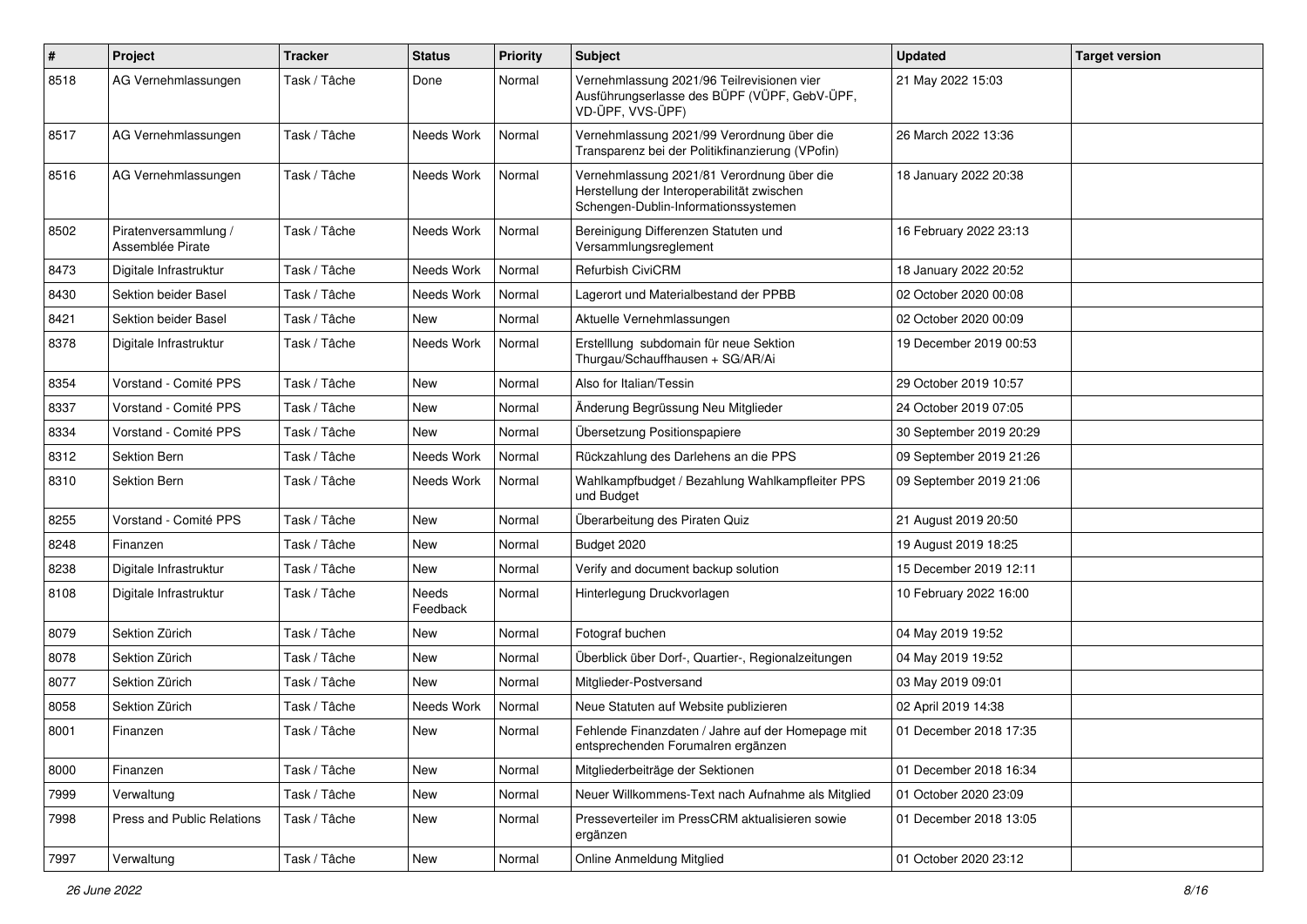| $\sharp$ | Project                              | <b>Tracker</b> | <b>Status</b>     | <b>Priority</b> | <b>Subject</b>                                                                                                                                                            | <b>Updated</b>         | <b>Target version</b> |
|----------|--------------------------------------|----------------|-------------------|-----------------|---------------------------------------------------------------------------------------------------------------------------------------------------------------------------|------------------------|-----------------------|
| 7986     | Grafik und Design                    | Task / Tâche   | New               | Normal          | Datenv von Grafik/Design auf einer Instanz der PPS<br>hosten                                                                                                              | 22 January 2019 12:54  |                       |
| 7975     | <b>Pirate Party Policy</b>           | Task / Tâche   | New               | Normal          | Änderung des Betäubungsmittelgesetzes und<br>Verordnung über Pilotversuche nach dem<br>Betäubungsmittelgesetz (Pilotversuche mit Cannabis)                                | 04 March 2019 14:49    |                       |
| 7868     | Digitale Infrastruktur               | Task / Tâche   | Needs<br>Feedback | Normal          | Mailverteiler für die PPS Ticino erstellen                                                                                                                                | 19 December 2019 01:40 |                       |
| 7801     | Section Vaud                         | Task / Tâche   | New               | Normal          | Election de vérificateurs de comptes                                                                                                                                      | 08 February 2018 18:58 |                       |
| 7470     | Section Vaud                         | Task / Tâche   | Done              | Normal          | Creation des stands                                                                                                                                                       | 13 June 2019 15:55     |                       |
| 7465     | Section Vaud                         | Task / Tâche   | <b>New</b>        | Normal          | Newsletter septembre                                                                                                                                                      | 25 August 2016 08:00   |                       |
| 7321     | Sektion Zürich                       | Task / Tâche   | New               | Normal          | Auswertung Mitgliederversand                                                                                                                                              | 11 October 2016 17:11  |                       |
| 7199     | Section Vaud                         | Task / Tâche   | New               | Normal          | Mise en place de la pétition evoting                                                                                                                                      | 11 March 2016 16:46    |                       |
| 7089     | Sektion Wallis / section<br>valaisan | Task / Tâche   | Done              | Normal          | Anfragen an Standesämtern                                                                                                                                                 | 02 March 2016 09:56    |                       |
| 7002     | Sektion beider Basel                 | Task / Tâche   | Needs Work        | Normal          | Für ein lebendiges Basel                                                                                                                                                  | 02 October 2020 00:23  |                       |
| 7001     | Sektion beider Basel                 | Task / Tâche   | New               | Normal          | Online Infos/Struktur aktualisieren und überarbeiten                                                                                                                      | 28 November 2015 10:44 |                       |
| 6787     | Pirate Party Policy                  | Task / Tâche   | Done              | Normal          | Révision totale de la loi fédérale sur l'analyse génétique<br>humaine (LAGH) - Totalrevision des Bundesgesetzes<br>über genetische Untersuchungen beim Menschen<br>(GUMG) | 27 May 2015 06:55      |                       |
| 6727     | <b>Pirate Party Policy</b>           | Task / Tâche   | Done              | Normal          | Rédaction de la réponse de la consultation                                                                                                                                | 08 April 2015 09:17    |                       |
| 6726     | <b>Pirate Party Policy</b>           | Task / Tâche   | Done              | Normal          | Consultation FINMA - LBA / GvW                                                                                                                                            | 08 April 2015 09:18    |                       |
| 6597     | Sektion Zürich                       | Task / Tâche   | Needs Work        | Normal          | Wegen Gratis-Plakatstellen anfragen                                                                                                                                       | 04 May 2019 19:49      |                       |
| 6390     | <b>Pirate Party Policy</b>           | Task / Tâche   | Done              | Normal          | Vernehmlassung: Geldspielgesetz / Consultation : Loi<br>sur les jeux d'argent                                                                                             | 08 April 2015 09:18    |                       |
| 6378     | <b>Pirate Party Policy</b>           | Task / Tâche   | <b>New</b>        | Normal          | Vernehmlassung: Informationssicherheitsgesetz                                                                                                                             | 22 April 2014 12:11    |                       |
| 6255     | <b>Pirate Party Policy</b>           | Task / Tâche   | New               | Normal          | Positionspapier Rechtsstaat updaten                                                                                                                                       | 21 November 2015 16:11 |                       |
| 6254     | <b>Pirate Party Policy</b>           | Task / Tâche   | <b>New</b>        | Normal          | Positionspapier Suchtpolitik updaten                                                                                                                                      | 21 November 2015 16:12 |                       |
| 6248     | <b>Pirate Party Policy</b>           | Task / Tâche   | <b>New</b>        | Normal          | Communication - press release - communication interne<br>-> via pages de sections, twitter & facebook                                                                     | 05 March 2014 15:16    |                       |
| 6247     | <b>Pirate Party Policy</b>           | Task / Tâche   | New               | Normal          | Rédaction du rapport et de la lettre d'accompagnement                                                                                                                     | 05 March 2014 15:15    |                       |
| 6246     | <b>Pirate Party Policy</b>           | Task / Tâche   | New               | Normal          | Development of the PPS report on the consultation                                                                                                                         | 05 March 2014 15:13    |                       |
| 6243     | Pirate Party Policy                  | Task / Tâche   | New               | Normal          | Communication - press release - communication interne<br>-> via pages de sections, twitter & facebook                                                                     | 05 March 2014 14:55    |                       |
| 6242     | <b>Pirate Party Policy</b>           | Task / Tâche   | New               | Normal          | Rédaction du rapport et de la lettre d'accompagnement                                                                                                                     | 05 March 2014 14:57    |                       |
| 6241     | Pirate Party Policy                  | Task / Tâche   | New               | Normal          | Development of the PPS report on the consultation                                                                                                                         | 05 March 2014 14:44    |                       |
| 6224     | Pirate Party Policy                  | Task / Tâche   | New               | Normal          | Publication - Diffusion aux sections                                                                                                                                      | 04 March 2014 15:19    |                       |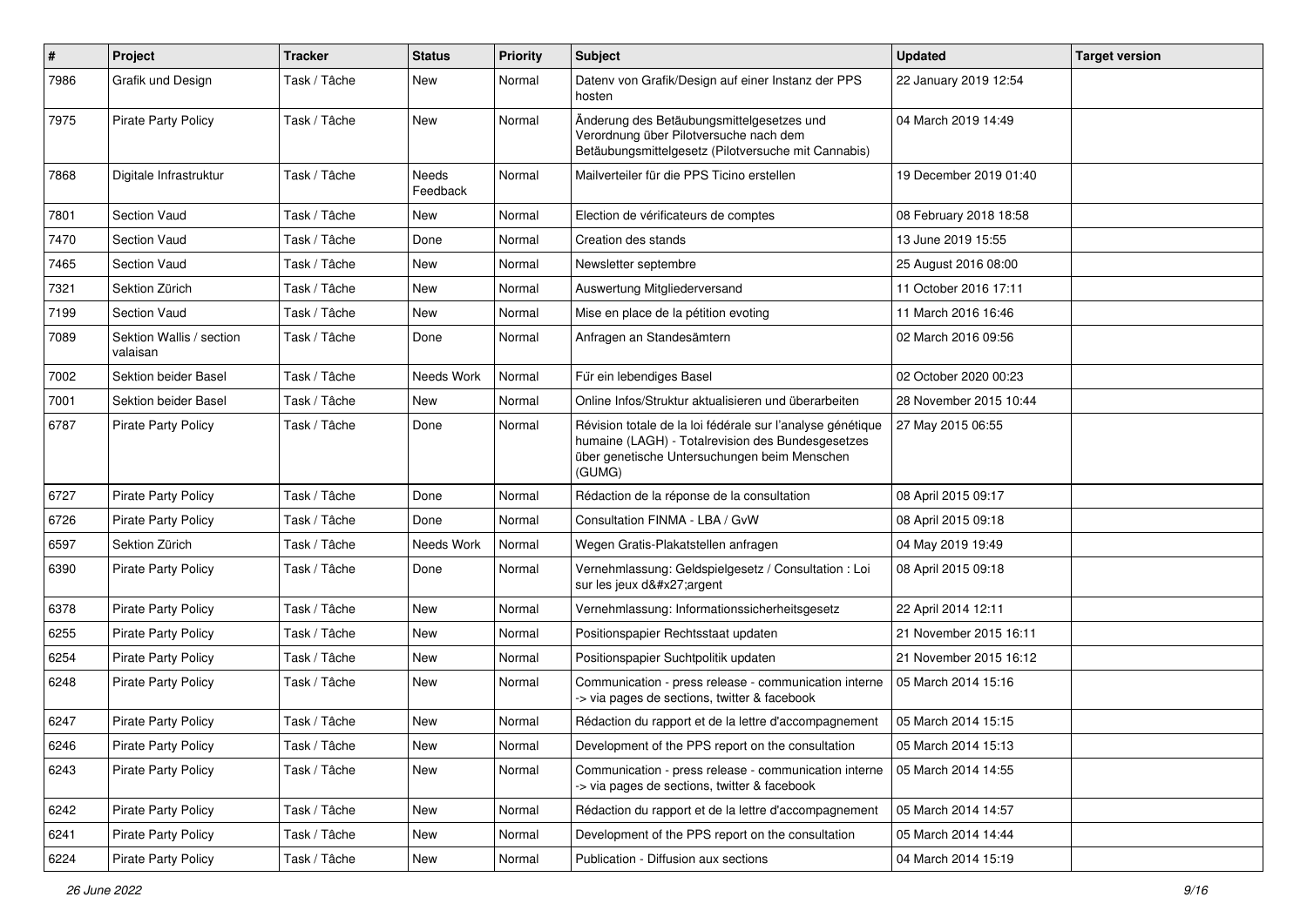| $\pmb{\#}$ | Project                    | <b>Tracker</b> | <b>Status</b>        | <b>Priority</b> | <b>Subject</b>                                                                                                                                                                                                                                   | <b>Updated</b>         | <b>Target version</b> |
|------------|----------------------------|----------------|----------------------|-----------------|--------------------------------------------------------------------------------------------------------------------------------------------------------------------------------------------------------------------------------------------------|------------------------|-----------------------|
| 6223       | <b>Pirate Party Policy</b> | Task / Tâche   | New                  | Normal          | traduction                                                                                                                                                                                                                                       | 04 March 2014 15:19    |                       |
| 6222       | <b>Pirate Party Policy</b> | Task / Tâche   | Done                 | Normal          | Développement argumentaires votations populaire 18<br>mai - Entwicklung Argumentationshilfe Themen<br>Volksabstimmung 18. Mai                                                                                                                    | 27 November 2019 21:23 |                       |
| 6219       | <b>Pirate Party Policy</b> | Task / Tâche   | New                  | Normal          | Position guideline development planning                                                                                                                                                                                                          | 04 March 2014 14:49    |                       |
| 6218       | <b>Pirate Party Policy</b> | Task / Tâche   | <b>New</b>           | Normal          | Position guideline development                                                                                                                                                                                                                   | 04 March 2014 14:49    |                       |
| 6217       | <b>Pirate Party Policy</b> | Task / Tâche   | <b>New</b>           | Normal          | XML Formatting for bootstrap integration                                                                                                                                                                                                         | 04 March 2014 14:38    |                       |
| 6216       | <b>Pirate Party Policy</b> | Task / Tâche   | <b>New</b>           | Normal          | Translation of all missing elements of the PPS program<br>draft                                                                                                                                                                                  | 04 March 2014 14:39    |                       |
| 6215       | <b>Pirate Party Policy</b> | Task / Tâche   | New                  | Normal          | Development of the "Economy" section                                                                                                                                                                                                             | 04 March 2014 14:36    |                       |
| 6214       | <b>Pirate Party Policy</b> | Task / Tâche   | <b>New</b>           | Normal          | Development of the "Patrimoine Commun" section of<br>PPS Program                                                                                                                                                                                 | 04 March 2014 14:33    |                       |
| 6213       | <b>Pirate Party Policy</b> | Task / Tâche   | New                  | Normal          | Development of the "Environment" section                                                                                                                                                                                                         | 04 March 2014 14:28    |                       |
| 6212       | <b>Pirate Party Policy</b> | Task / Tâche   | New                  | Normal          | Development of the "Security" section                                                                                                                                                                                                            | 04 March 2014 14:33    |                       |
| 6211       | <b>Pirate Party Policy</b> | Task / Tâche   | <b>New</b>           | Normal          | Development of the "Etat de droit" section                                                                                                                                                                                                       | 04 March 2014 14:34    |                       |
| 6210       | <b>Pirate Party Policy</b> | Task / Tâche   | New                  | Normal          | Development of the Area verbiage                                                                                                                                                                                                                 | 04 March 2014 14:34    |                       |
| 6209       | <b>Pirate Party Policy</b> | Task / Tâche   | New                  | Normal          | PPS Program development                                                                                                                                                                                                                          | 04 March 2014 14:17    |                       |
| 6206       | <b>Pirate Party Policy</b> | Task / Tâche   | Done                 | Normal          | Consultation "Modification loi fédérale sur les systèmes<br>d'information de la Confédération dans le domaine du<br>sport (LSIS)" - Vernehmlassung "Änderung<br>Bundesgesetz über die Informationssysteme des<br>Bundes im Bereich Sport (IBSG)" | 08 April 2015 09:26    |                       |
| 6205       | <b>Pirate Party Policy</b> | Task / Tâche   | New                  | Normal          | Development of the PPS report on the consultation                                                                                                                                                                                                | 04 March 2014 13:32    |                       |
| 6201       | Pirate Party Policy        | Task / Tâche   | <b>New</b>           | Normal          | Consultation - Modification du Code des obligations<br>(Droit des raisons de commerce) / Vernehmlassung -<br>Änderung des Obligationenrechts (Firmenrecht)                                                                                       | 04 March 2014 13:21    |                       |
| 6197       | <b>Pirate Party Policy</b> | Task / Tâche   | Offen /<br>Incertain | Normal          | Review currently running iniatives                                                                                                                                                                                                               | 04 March 2014 12:38    |                       |
| 6186       | <b>Pirate Party Policy</b> | Task / Tâche   | Offen /<br>Incertain | Normal          | review decembre 2014                                                                                                                                                                                                                             | 08 April 2015 09:26    |                       |
| 6185       | <b>Pirate Party Policy</b> | Task / Tâche   | Offen /<br>Incertain | Normal          | review novembre 2014                                                                                                                                                                                                                             | 08 April 2015 09:26    |                       |
| 6184       | <b>Pirate Party Policy</b> | Task / Tâche   | Offen /<br>Incertain | Normal          | review octobre 2014                                                                                                                                                                                                                              | 08 April 2015 09:26    |                       |
| 6183       | <b>Pirate Party Policy</b> | Task / Tâche   | Offen /<br>Incertain | Normal          | review septembre 2014                                                                                                                                                                                                                            | 08 April 2015 09:26    |                       |
| 6182       | <b>Pirate Party Policy</b> | Task / Tâche   | Offen /<br>Incertain | Normal          | review august 2014                                                                                                                                                                                                                               | 08 April 2015 09:26    |                       |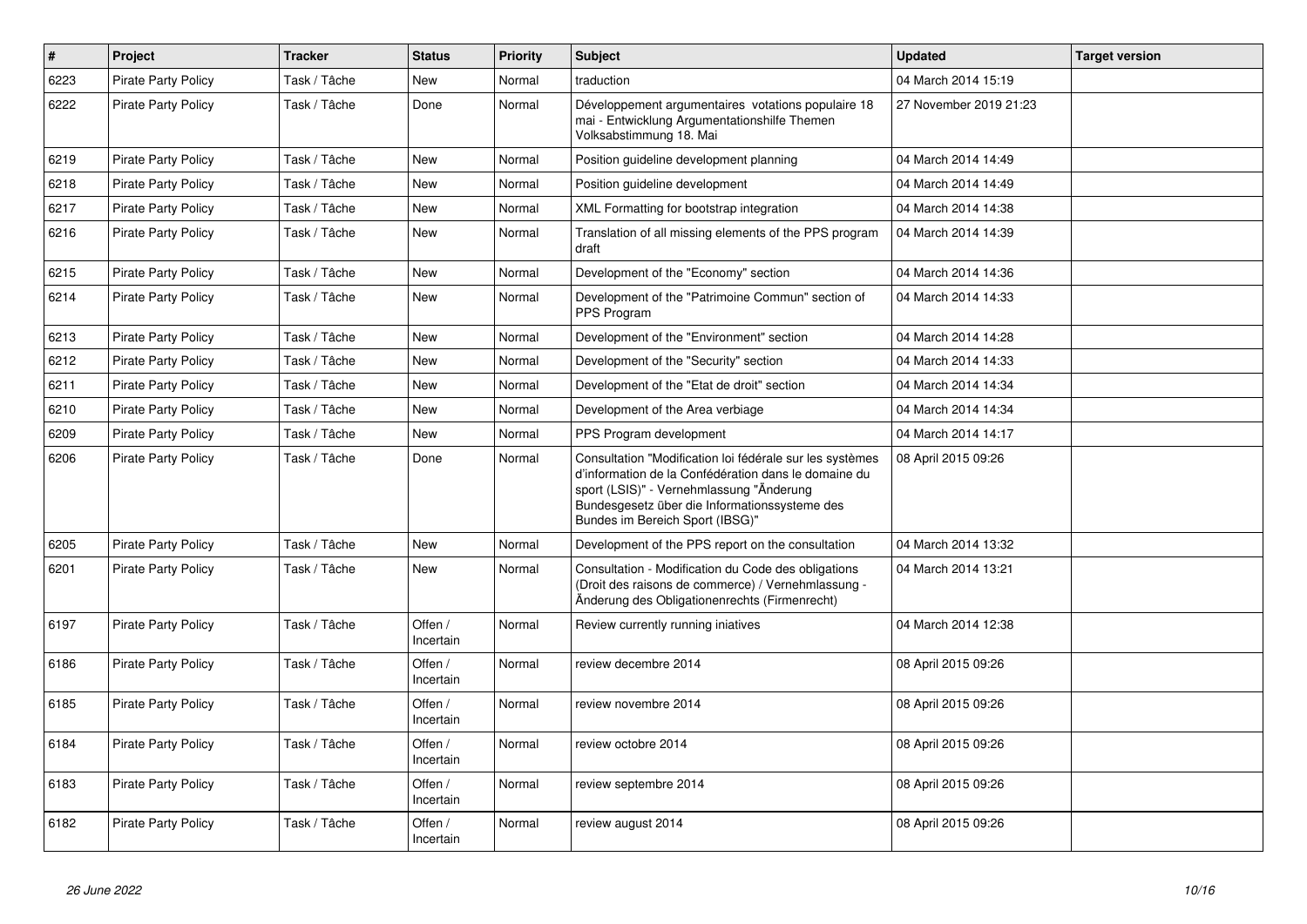| $\#$ | Project                                   | <b>Tracker</b> | <b>Status</b>            | <b>Priority</b> | <b>Subject</b>                                          | <b>Updated</b>          | <b>Target version</b> |
|------|-------------------------------------------|----------------|--------------------------|-----------------|---------------------------------------------------------|-------------------------|-----------------------|
| 6181 | <b>Pirate Party Policy</b>                | Task / Tâche   | Offen /<br>Incertain     | Normal          | review july 2014                                        | 08 April 2015 09:26     |                       |
| 6180 | <b>Pirate Party Policy</b>                | Task / Tâche   | Offen /<br>Incertain     | Normal          | review june 2014                                        | 08 April 2015 09:26     |                       |
| 6179 | <b>Pirate Party Policy</b>                | Task / Tâche   | Offen /<br>Incertain     | Normal          | review may 2014                                         | 08 April 2015 09:26     |                       |
| 6177 | Pirate Party Policy                       | Task / Tâche   | Offen /<br>Incertain     | Normal          | Consultation process review                             | 08 April 2015 09:26     |                       |
| 6015 | Stadtsektion Zürich                       | Task / Tâche   | New                      | Normal          | Stellungsnahme zu Teilrevision BZO                      | 04 December 2013 11:14  |                       |
| 5999 | Bezirkssektion Winterthur                 | Task / Tâche   | <b>New</b>               | Normal          | Datenschutz von Steuer- und Einwohnerdaten              | 21 November 2013 20:52  |                       |
| 5915 | Sektion Zürich                            | Task / Tâche   | <b>New</b>               | Normal          | Positionspapier «Laizismus»                             | 06 November 2014 18:48  |                       |
| 5832 | Stadtsektion Zürich                       | Task / Tâche   | New                      | Normal          | Meet the Pirates, Stammtisch Upgrade                    | 17 September 2013 10:06 |                       |
| 5831 | Stadtsektion Zürich                       | Task / Tâche   | New                      | Normal          | Festlegen Vorstand Sitzungen PP Züri                    | 17 September 2013 09:51 |                       |
| 5830 | Stadtsektion Zürich                       | Task / Tâche   | <b>New</b>               | Normal          | <b>PP Patente</b>                                       | 17 September 2013 09:51 |                       |
| 5829 | Stadtsektion Zürich                       | Task / Tâche   | <b>New</b>               | Normal          | Who cares?                                              | 17 September 2013 09:50 |                       |
| 5664 | Stadtsektion Zürich                       | Task / Tâche   | <b>New</b>               | Normal          | Forum Stadt-Zürich beantragen                           | 07 August 2013 21:17    |                       |
| 5637 | <b>Pirate Party Policy</b>                | Task / Tâche   | Done                     | Normal          | Korrektur der Uebersetzung der Identite                 | 22 March 2014 17:28     |                       |
| 5517 | Bezirkssektion Winterthur                 | Task / Tâche   | Needs Work               | Normal          | O-Ton                                                   | 13 July 2013 17:39      |                       |
| 5400 | Sektion Wallis / section<br>valaisan      | Task / Tâche   | <b>Needs</b><br>Feedback | Normal          | Dienststelle für Datenschutz und Öffentlichkeitsprinzip | 20 April 2017 17:36     |                       |
| 5373 | Sektion beider Basel                      | Task / Tâche   | New                      | Normal          | Prozess für Spender erstellen/festhalten                | 12 February 2015 19:15  |                       |
| 5275 | Sektion Wallis / section<br>valaisan      | Task / Tâche   | Done                     | Normal          | Stellungnahme zum Schulgesetz                           | 20 August 2017 08:57    |                       |
| 5217 | Bezirkssektion Winterthur                 | Task / Tâche   | <b>New</b>               | Normal          | Pressemitteilung Stimmparolen                           | 12 May 2013 19:39       |                       |
| 5068 | <b>Pirate Party Policy</b>                | Task / Tâche   | <b>New</b>               | Normal          | Fehlende Position zu Whistleblowing                     | 21 November 2015 16:13  |                       |
| 5058 | <b>Pirate Party Policy</b>                | Task / Tâche   | Needs Work               | Normal          | Positionspapier: Patente                                | 15 April 2013 14:10     |                       |
| 5043 | Sektion beider Basel                      | Task / Tâche   | Needs Work               | Normal          | Aufgaben Stadtentwicklungspositionspapier               | 12 February 2015 19:22  |                       |
| 4941 | <b>Pirate Party Policy</b>                | Task / Tâche   | Done                     | Normal          | prostitution                                            | 30 September 2013 19:23 |                       |
| 4893 | Sektion Wallis / section<br>valaisan      | Task / Tâche   | Done                     | Normal          | Pflichtenheft Vorstand (2)                              | 13 December 2014 10:14  |                       |
| 4729 | Sektion St. Gallen und beide<br>Appenzell | Task / Tâche   | Done                     | Normal          | SSH key für LQFB server                                 | 10 June 2014 19:50      |                       |
| 4639 | Sektion Wallis / section<br>valaisan      | Task / Tâche   | Needs Work               | Normal          | pi-Vote Sektionsabstimmungen                            | 07 July 2014 20:30      |                       |
| 4615 | Sektion Wallis / section<br>valaisan      | Task / Tâche   | Needs Work               | Normal          | Stv. Schatzmeister                                      | 03 September 2014 19:58 |                       |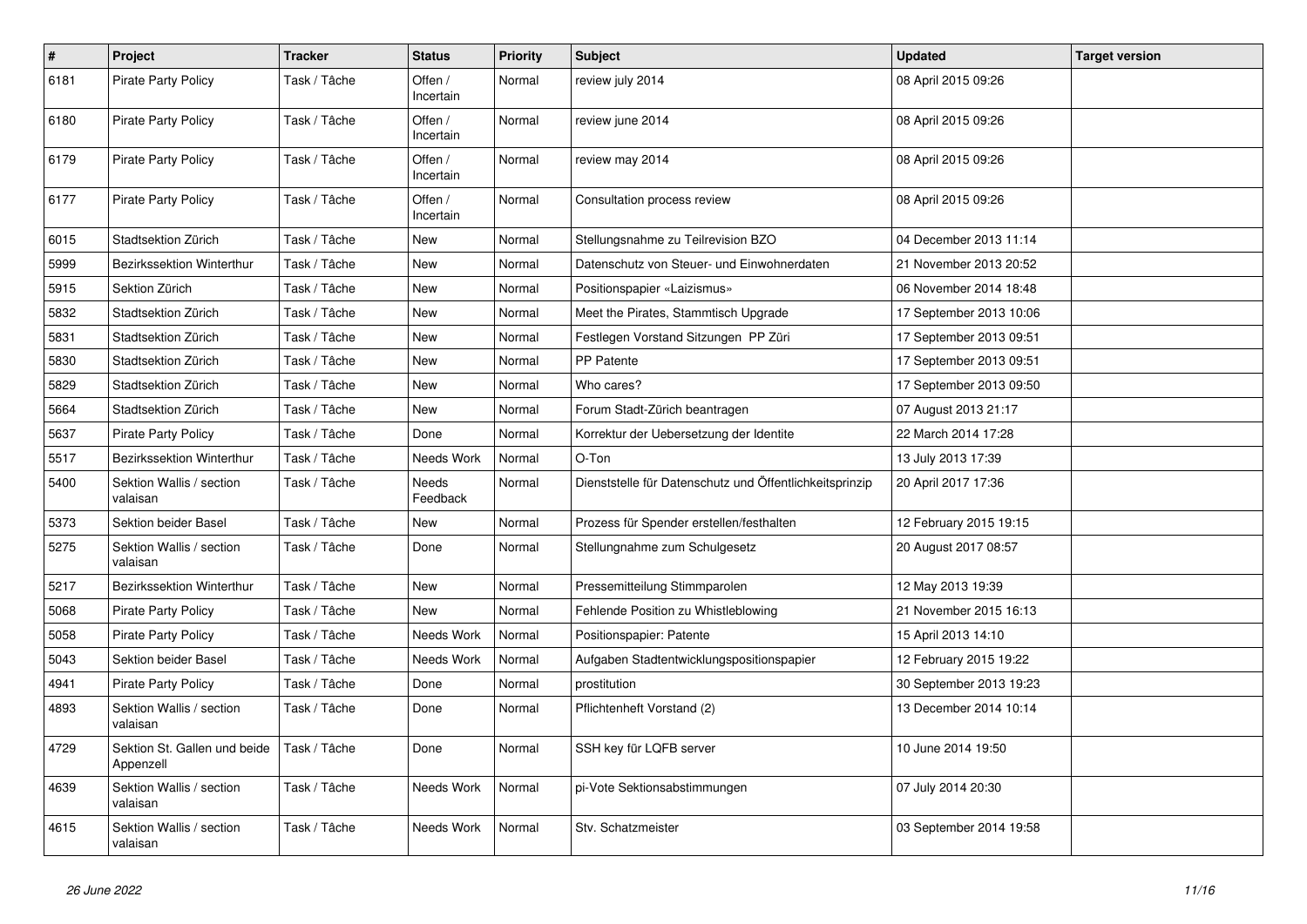| $\sharp$ | Project                                   | <b>Tracker</b> | <b>Status</b>     | <b>Priority</b> | Subject                                                  | <b>Updated</b>         | <b>Target version</b>                                         |
|----------|-------------------------------------------|----------------|-------------------|-----------------|----------------------------------------------------------|------------------------|---------------------------------------------------------------|
| 4507     | Bezirkssektion Winterthur                 | Task / Tâche   | Needs Work        | Normal          | OpenData: Wem gehört das Datenmaterial                   | 02 May 2013 22:34      |                                                               |
| 4137     | Gruppo Ticino                             | Task / Tâche   | Needs Work        | Normal          | Programma Partito Pirata Ticino                          | 21 April 2013 00:00    |                                                               |
| 4071     | Gruppo Ticino                             | Task / Tâche   | Needs Work        | Normal          | Traduzione webpage                                       | 19 April 2013 00:00    |                                                               |
| 4040     | Sektion St. Gallen und beide<br>Appenzell | Task / Tâche   | Needs Work        | Normal          | Tischwimpel für Stammtisch                               | 10 June 2014 20:00     |                                                               |
| 3568     | Bezirkssektion Winterthur                 | Task / Tâche   | Needs Work        | Normal          | Messung der Schulqualität                                | 07 April 2013 15:45    |                                                               |
| 3033     | Sektion St. Gallen und beide<br>Appenzell | Task / Tâche   | Done              | Normal          | Liquid Feedback                                          | 10 June 2014 20:10     |                                                               |
| 2531     | <b>Pirate Party Policy</b>                | Task / Tâche   | Needs Work        | Normal          | Gleichstellung                                           | 20 February 2013 16:39 |                                                               |
| 6311     | Sektion Wallis / section<br>valaisan      | Task / Tâche   | Needs<br>Feedback | Normal          | Videoüberachung Brig: Umstellung der Webseite            | 20 August 2017 08:55   | Existierende/Funktionierende<br>Datenschutz- und GIDA Behörde |
| 6021     | Sektion Wallis / section<br>valaisan      | Task / Tâche   | Needs<br>Feedback | Normal          | Amtsblatt Wallis: Öffentlich und Gratis                  | 20 August 2017 08:34   | Existierende/Funktionierende<br>Datenschutz- und GIDA Behörde |
| 4067     | Sektion Wallis / section<br>valaisan      | Task / Tâche   | Needs<br>Feedback | Normal          | Wildtierkameras im Wallis                                | 20 August 2017 08:33   | Existierende/Funktionierende<br>Datenschutz- und GIDA Behörde |
| 7739     | Sektion Wallis / section<br>valaisan      | Task / Tâche   | New               | Normal          | GV2017                                                   | 20 August 2017 09:00   | GV2017                                                        |
| 6487     | Sektion Wallis / section<br>valaisan      | Task / Tâche   | <b>New</b>        | Normal          | Sektionsdateien Lagerung                                 | 20 August 2017 08:55   | GV2017                                                        |
| 6120     | Sektion Wallis / section<br>valaisan      | Task / Tâche   | <b>New</b>        | Normal          | Website Optimierung                                      | 20 August 2017 08:32   | GV2017                                                        |
| 5873     | Sektion Wallis / section<br>valaisan      | Task / Tâche   | Tabled            | Normal          | Pi-Vote Zertifikate                                      | 20 August 2017 08:31   | GV2017                                                        |
| 5870     | Sektion Wallis / section<br>valaisan      | Task / Tâche   | Needs Work        | Normal          | Opendata.admin.ch                                        | 20 August 2017 08:31   | GV2017                                                        |
| 5430     | Sektion Wallis / section<br>valaisan      | Task / Tâche   | Needs<br>Feedback | Normal          | Einrichtung interne Mailingliste                         | 20 August 2017 08:31   | GV2017                                                        |
| 4058     | Bezirkssektion Winterthur                 | Task / Tâche   | Needs Work        | Normal          | Prüfung der Zuwendungen an Dritte<br>(Sozialdepartement) | 21 April 2013 00:00    | Parley 11                                                     |
| 4057     | <b>Bezirkssektion Winterthur</b>          | Task / Tâche   | Needs Work        | Normal          | Informatikprojekte prüfen                                | 21 April 2013 00:00    | Parley 11                                                     |
| 3948     | Bezirkssektion Winterthur                 | Task / Tâche   | Needs Work        | Normal          | AG Schule und Bildung                                    | 31 July 2013 21:00     | Parley 11                                                     |
| 3947     | Bezirkssektion Winterthur                 | Task / Tâche   | Needs Work        | Normal          | Win.ch Mail                                              | 21 April 2013 00:00    | Parley 11                                                     |
| 3911     | Bezirkssektion Winterthur                 | Task / Tâche   | Needs Work        | Normal          | Elektronisches Büro in der Stadtverwaltung               | 21 April 2013 00:00    | Parley 11                                                     |
| 3876     | Bezirkssektion Winterthur                 | Task / Tâche   | Needs Work        | Normal          | Winterthurer Transparenzgesetz                           | 21 April 2013 00:00    | Parley 11                                                     |
| 3707     | Bezirkssektion Winterthur                 | Task / Tâche   | Needs Work        | Normal          | Beschneidungspraxis in Winterthur                        | 21 April 2013 00:00    | Parley 11                                                     |
| 3706     | Bezirkssektion Winterthur                 | Task / Tâche   | Needs Work        | Normal          | Notschlafstellen bei der Heilsarmee                      | 21 April 2013 00:00    | Parley 11                                                     |
| 3567     | Bezirkssektion Winterthur                 | Task / Tâche   | Needs Work        | Normal          | Open Data                                                | 26 February 2013 08:12 | Parley 11                                                     |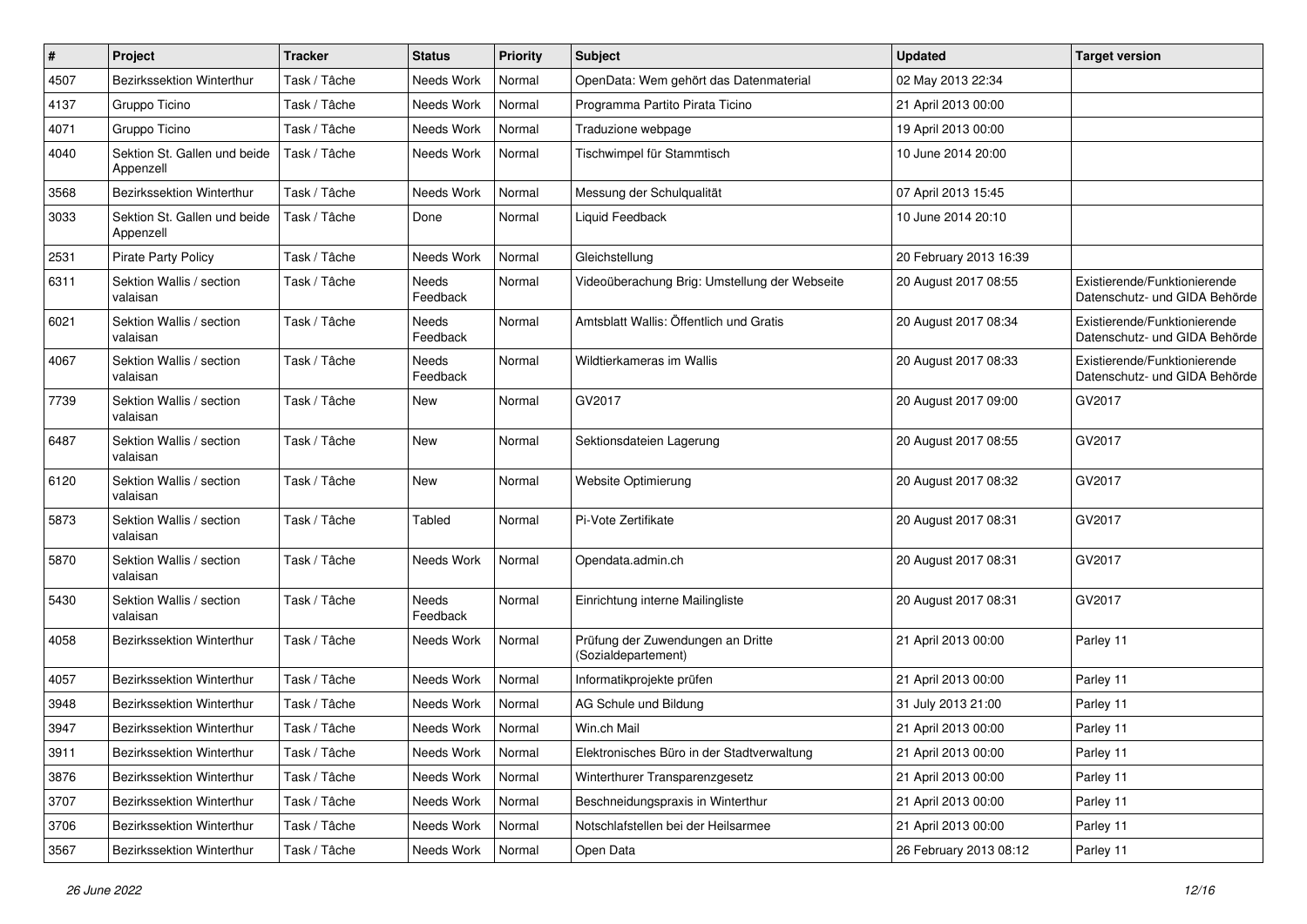| $\pmb{\#}$ | Project                                   | <b>Tracker</b>              | <b>Status</b>        | <b>Priority</b> | <b>Subject</b>                                                                                                                        | <b>Updated</b>         | <b>Target version</b>                                         |
|------------|-------------------------------------------|-----------------------------|----------------------|-----------------|---------------------------------------------------------------------------------------------------------------------------------------|------------------------|---------------------------------------------------------------|
| 4746       | Bezirkssektion Winterthur                 | Task / Tâche                | Needs Work           | Normal          | Förderung des Innovativen Motorisierten<br>Individualverkehrs (IMIV)                                                                  | 21 April 2013 00:00    | Parley 13                                                     |
| 3864       | Bezirkssektion Winterthur                 | Task / Tâche                | Needs Work           | Normal          | E-Book Bibliothek DRM                                                                                                                 | 06 March 2013 18:18    | Parley 13                                                     |
| 6688       | Section Genève                            | Task / Tâche                | Needs Work           | Normal          | Comptabilité - Recherche Fiduciaire                                                                                                   | 25 March 2015 17:00    | Prochain Comité                                               |
| 6677       | Section Genève                            | Task / Tâche                | Done                 | Normal          | Préparation prochaine AG                                                                                                              | 19 October 2015 17:06  | Prochain Comité                                               |
| 6676       | Section Genève                            | Task / Tâche                | Done                 | Normal          | Préparation éléction national                                                                                                         | 27 June 2016 09:53     | Prochain Comité                                               |
| 6645       | Section Genève                            | Task / Tâche                | Needs Work           | Normal          | Dossier médical en ligne                                                                                                              | 25 March 2015 17:03    | Prochain Comité                                               |
| 5293       | Stadtsektion Zürich                       | Task / Tâche                | <b>New</b>           | Normal          | Lokation nächste fliegende Stammtische festlegen und<br>kommunizieren                                                                 | 27 May 2013 18:59      | Stammtisch 27.05.2013                                         |
| 5291       | Stadtsektion Zürich                       | Task / Tâche                | Done                 | Normal          | Festlegen von Terminen für die PV                                                                                                     | 03 October 2013 20:15  | Stammtisch 27.05.2013                                         |
| 5715       | Bezirkssektion Winterthur                 | Motion                      | <b>New</b>           | Normal          | Unterstützung Verein FamilienStärken                                                                                                  | 19 August 2013 16:38   | Parley 19                                                     |
| 5512       | Sektion Wallis / section<br>valaisan      | Motion                      | New                  | Normal          | CryptoParty                                                                                                                           | 06 April 2014 23:43    | 20140414 Mumblemeeting                                        |
| 6455       | Sektion St. Gallen und beide<br>Appenzell | Motion                      | New                  | Normal          | Strategie: Stadt zuerst stärken?                                                                                                      | 30 July 2014 15:29     | Vorstand 2014-07-30                                           |
| 6773       | Sektion Zürich                            | Motion                      | <b>New</b>           | Normal          | Konstituierung: Aufgabenverteilung im Vorstand                                                                                        | 03 April 2019 16:02    | Vorstandsitzung 2019-1                                        |
| 8544       | Piratenversammlung /<br>Assemblée Pirate  | Motion                      | Tabled               | Normal          | Bereinigung Differenzen Statuten und<br>Versammlungsreglement                                                                         | 19 March 2022 21:22    | PV 2022.2                                                     |
| 8387       | Digitale Infrastruktur                    | Motion                      | Tabled               | Normal          | Konzept E-Mail Adressen                                                                                                               | 16 February 2020 16:33 |                                                               |
| 8364       | Digitale Infrastruktur                    | Motion                      | New                  | Normal          | Aufräumen Redmine + OTRS Zugriffe/Zuständigkeiten                                                                                     | 10 February 2022 15:58 |                                                               |
| 8347       | Digitale Infrastruktur                    | Motion                      | <b>New</b>           | Normal          | Roadmap AG DI                                                                                                                         | 09 May 2020 20:12      |                                                               |
| 7365       | Section Genève                            | Motion                      | <b>New</b>           | Normal          | Prise de position pour les votations cantonales du 25<br>septembre 2016                                                               | 27 June 2016 10:01     |                                                               |
| 7364       | Section Genève                            | Motion                      | New                  | Normal          | Prise de position pour les votations fédérales du 25<br>septembre 2016                                                                | 27 June 2016 10:00     |                                                               |
| 5914       | Stadtsektion Zürich                       | Motion                      | New                  | Normal          | Hilferuf von Mitglied -> Wahlkampfthema                                                                                               | 13 November 2013 21:08 |                                                               |
| 5634       | <b>Pirate Party Policy</b>                | Motion                      | New                  | Normal          | Weiterentwicklung Rechtsstaatpapier                                                                                                   | 31 July 2013 17:10     |                                                               |
| 6783       | Bezirkssektion Winterthur                 | Motion                      | New                  | Normal          | Bearbeitung von info@ Mails                                                                                                           | 17 April 2015 07:52    | 20150423 Stammtisch                                           |
| 6517       | Sektion Wallis / section<br>valaisan      | Motion                      | New                  | Normal          | Cours de sensibilisation et de protections des données<br>informatiques aux élus du Grand Conseil                                     | 20 August 2017 08:48   | Existierende/Funktionierende<br>Datenschutz- und GIDA Behörde |
| 5869       | Stadtsektion Zürich                       | Motion                      | <b>New</b>           | Normal          | Prov. Budget 2014                                                                                                                     | 03 October 2013 21:41  | PV2013 2                                                      |
| 5868       | Stadtsektion Zürich                       | Motion                      | <b>New</b>           | Normal          | Mitgliederbeitrag 2014 festlegen                                                                                                      | 31 October 2013 21:33  | PV2013_2                                                      |
| 5867       | Stadtsektion Zürich                       | Motion                      | New                  | Normal          | Gemeinderatswahl Listen gestalten                                                                                                     | 03 October 2013 21:18  | PV2013 2                                                      |
| 6170       | <b>Pirate Party Policy</b>                | Motion for ballot<br>voting | Offen /<br>Incertain | Normal          | Prises de positions pour les votations populaires du 3<br>mars 2015 - Parolenfassung treffend die<br>Volksabsgimmung der 3. märz 2015 | 04 March 2014 10:38    |                                                               |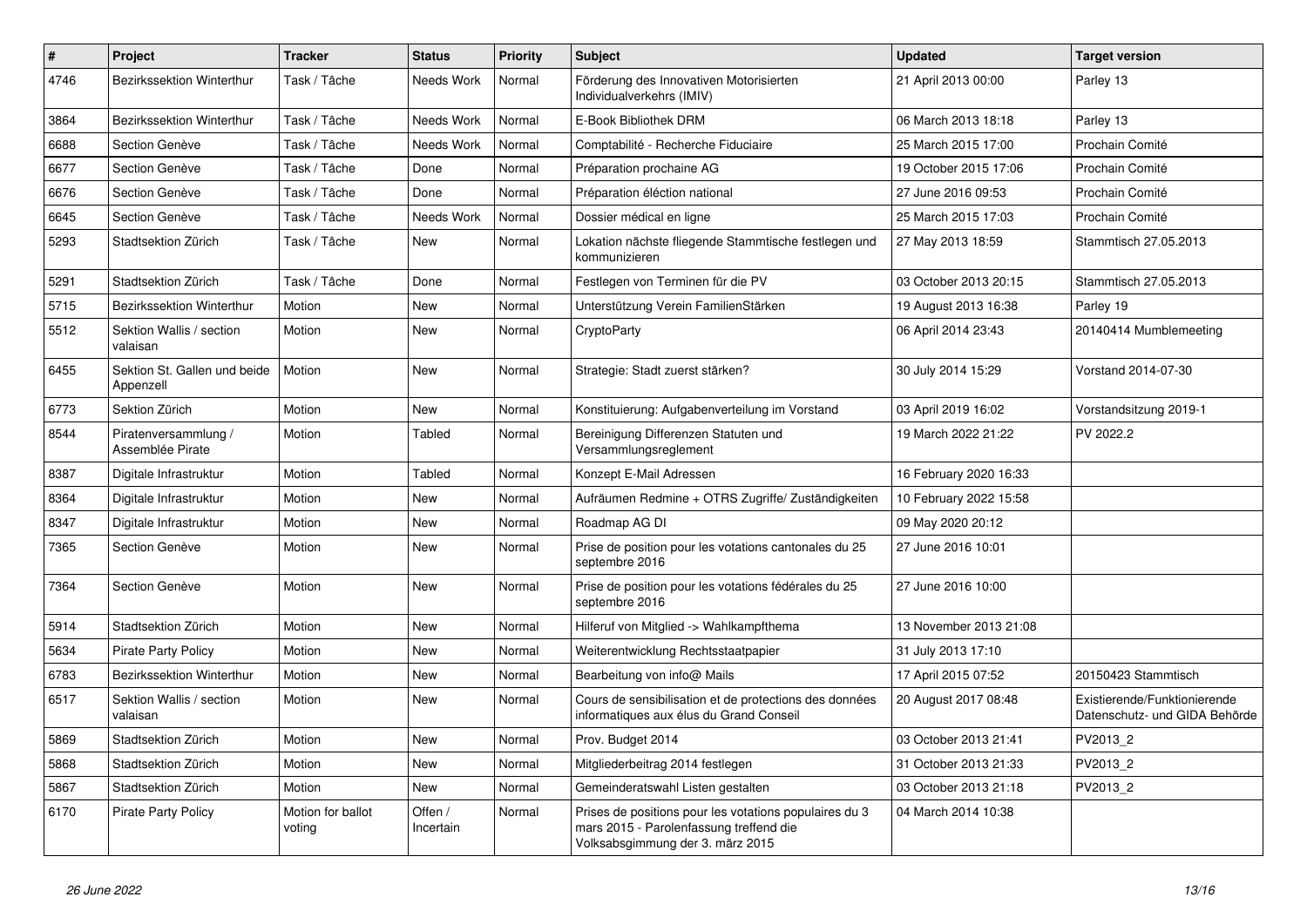| $\sharp$ | Project                                   | <b>Tracker</b>              | <b>Status</b>            | <b>Priority</b> | <b>Subject</b>                                                                                                                                  | <b>Updated</b>        | <b>Target version</b> |
|----------|-------------------------------------------|-----------------------------|--------------------------|-----------------|-------------------------------------------------------------------------------------------------------------------------------------------------|-----------------------|-----------------------|
| 6169     | <b>Pirate Party Policy</b>                | Motion for ballot<br>voting | Offen /<br>Incertain     | Normal          | Prises de positions pour les votations populaires du 30<br>novembre 2014 - Parolenfassung treffend die<br>Volksabsgimmung der 30. november 2014 | 04 March 2014 10:37   |                       |
| 6168     | <b>Pirate Party Policy</b>                | Motion for ballot<br>voting | Offen /<br>Incertain     | Normal          | Prises de positions pour les votations populaires du 28<br>septembre 2014 - Parolenfassung treffend die<br>Volksabsgimmung der 28. september    | 04 March 2014 10:35   |                       |
| 6454     | Sektion St. Gallen und beide<br>Appenzell | Todo / A Faire              | <b>New</b>               | Normal          | Überwacht die Überwacher                                                                                                                        | 30 July 2014 15:31    | Vorstand 2014-07-30   |
| 6411     | Sektion St. Gallen und beide<br>Appenzell | Todo / A Faire              | <b>New</b>               | Normal          | Postadresse zu mir                                                                                                                              | 30 July 2014 15:32    | Vorstand 2014-07-30   |
| 6324     | Sektion St. Gallen und beide<br>Appenzell | Todo / A Faire              | <b>New</b>               | Normal          | Steuererklärung 2013                                                                                                                            | 30 July 2014 15:35    | Vorstand 2014-07-30   |
| 5699     | Sektion St. Gallen und beide<br>Appenzell | Todo / A Faire              | Needs Work               | Normal          | Krypto-Party                                                                                                                                    | 30 July 2014 15:32    | Vorstand 2014-07-30   |
| 6456     | Sektion St. Gallen und beide<br>Appenzell | Todo / A Faire              | <b>New</b>               | Normal          | Bitcoin für Sektionsspenden                                                                                                                     | 10 June 2014 19:55    |                       |
| 6408     | Sektion St. Gallen und beide<br>Appenzell | Todo / A Faire              | <b>New</b>               | Normal          | Flaschenpost ausserordentliche PV                                                                                                               | 30 July 2014 15:34    |                       |
| 6402     | Sektion St. Gallen und beide<br>Appenzell | Todo / A Faire              | <b>Needs</b><br>Feedback | Normal          | Rechte organisieren                                                                                                                             | 30 July 2014 19:23    |                       |
| 6351     | Sektion St. Gallen und beide<br>Appenzell | Todo / A Faire              | <b>New</b>               | Normal          | Widerspruch Cablecom                                                                                                                            | 05 April 2014 18:37   |                       |
| 6276     | Sektion St. Gallen und beide<br>Appenzell | Todo / A Faire              | Needs Work               | Normal          | Konsequenzen aus Beschlüssen der nationalen PV                                                                                                  | 30 July 2014 15:33    |                       |
| 6175     | <b>Pirate Party Policy</b>                | Todo / A Faire              | Offen /<br>Incertain     | Normal          | Consultation domaine internet - press release<br>development                                                                                    | 04 March 2014 11:15   |                       |
| 6174     | <b>Pirate Party Policy</b>                | Todo / A Faire              | Offen /<br>Incertain     | Normal          | Development of the PPS report on the consultation                                                                                               | 04 March 2014 11:10   |                       |
| 6173     | <b>Pirate Party Policy</b>                | Todo / A Faire              | Offen /<br>Incertain     | Normal          | Consultation internet domain - call for contribution                                                                                            | 04 March 2014 11:07   |                       |
| 6172     | <b>Pirate Party Policy</b>                | Todo / A Faire              | Offen /<br>Incertain     | Normal          | Reading material review                                                                                                                         | 04 March 2014 11:00   |                       |
| 6171     | <b>Pirate Party Policy</b>                | Todo / A Faire              | Offen /<br>Incertain     | Normal          | Consultation domaine internet                                                                                                                   | 04 March 2014 11:13   |                       |
| 5640     | Sektion St. Gallen und beide<br>Appenzell | Todo / A Faire              | Done                     | Normal          | Mehr Kommunikationssicherheit                                                                                                                   | 10 June 2014 13:53    |                       |
| 5022     | Sektion St. Gallen und beide<br>Appenzell | Todo / A Faire              | Done                     | Normal          | Mandatsabgabe                                                                                                                                   | 10 June 2014 19:49    |                       |
| 4645     | Sektion St. Gallen und beide<br>Appenzell | Todo / A Faire              | Needs Work               | Normal          | Piratenspiel                                                                                                                                    | 21 October 2013 14:49 |                       |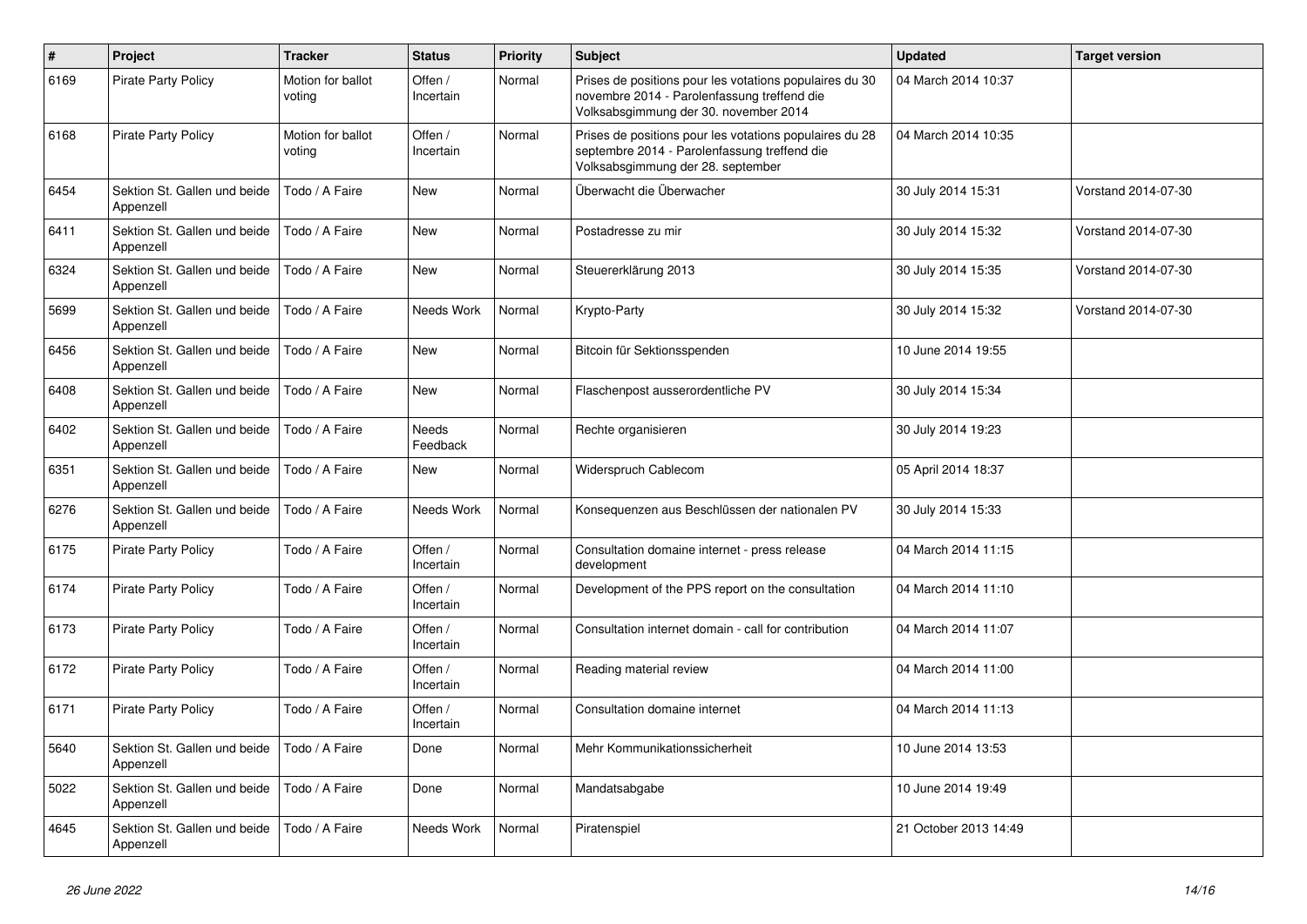| #    | Project                                   | <b>Tracker</b>       | <b>Status</b>     | <b>Priority</b> | <b>Subject</b>                                                                           | <b>Updated</b>          | <b>Target version</b>                |
|------|-------------------------------------------|----------------------|-------------------|-----------------|------------------------------------------------------------------------------------------|-------------------------|--------------------------------------|
| 4644 | Sektion St. Gallen und beide<br>Appenzell | Todo / A Faire       | Needs Work        | Normal          | PiratenSG App entwickeln                                                                 | 21 October 2013 14:49   |                                      |
| 4537 | Sektion St. Gallen und beide<br>Appenzell | Todo / A Faire       | Needs Work        | Normal          | Spenden veröffentlichen                                                                  | 09 February 2013 10:47  |                                      |
| 4529 | Sektion St. Gallen und beide<br>Appenzell | Todo / A Faire       | Needs Work        | Normal          | Dauerticket: Wahlen- / Abstimmungsparolen                                                | 09 May 2014 18:35       |                                      |
| 4339 | Sektion St. Gallen und beide<br>Appenzell | Todo / A Faire       | Done              | Normal          | Überarbeitung der Statuten                                                               | 09 May 2014 18:35       |                                      |
| 3314 | Sektion St. Gallen und beide<br>Appenzell | Todo / A Faire       | Done              | Normal          | Veranstaltung für Neumitglieder                                                          | 10 June 2014 20:02      |                                      |
| 3146 | Sektion St. Gallen und beide<br>Appenzell | Todo / A Faire       | Needs Work        | Normal          | Jugendparlament - Workshop Vorschläge                                                    | 07 May 2014 20:22       |                                      |
| 3077 | Sektion St. Gallen und beide<br>Appenzell | Todo / A Faire       | Needs Work        | Normal          | Allgemeiner Flyer - Piraten SG AR Al                                                     | 07 May 2014 15:12       |                                      |
| 6410 | Sektion St. Gallen und beide<br>Appenzell | Todo / A Faire       | New               | Normal          | Mailinglisten                                                                            | 10 June 2014 19:28      | Vorstand 2014-06-101                 |
| 6406 | Sektion St. Gallen und beide<br>Appenzell | Todo / A Faire       | Done              | Normal          | Kontaktdaten etc an Vorstand CH senden                                                   | 10 June 2014 19:26      | Vorstand 2014-06-101                 |
| 6413 | Sektion St. Gallen und beide<br>Appenzell | Todo / A Faire       | New               | Normal          | Adhocracy testen und ggf. implementieren                                                 | 30 July 2014 15:30      | Vorstand next                        |
| 6412 | Sektion St. Gallen und beide<br>Appenzell | Todo / A Faire       | <b>New</b>        | Normal          | Mumblerechte                                                                             | 10 June 2014 18:53      | Vorstand next                        |
| 4290 | Sektion St. Gallen und beide<br>Appenzell | Todo / A Faire       | Needs Work        | Normal          | Dauerticket Strategie/Ziele                                                              | 10 June 2014 19:55      | Vorstand next                        |
| 7196 | <b>Section Vaud</b>                       | Beschluss / Décision | <b>New</b>        | Normal          | Convocation d'une assemblée générale extraordinnaire                                     | 11 March 2016 14:04     | Réunion de comité - 28 avril<br>2016 |
| 8186 | Section Vaud                              | Beschluss / Décision | <b>New</b>        | Normal          | Partenariat ciblé avec Opération Libero                                                  | 27 June 2019 19:58      | Réunion comité 2019-07-11            |
| 8329 | Vorstand - Comité PPS                     | Beschluss / Décision | New               | Normal          | Überarbeitung des Geschäftsreglements des<br>Vorstandes der Piratenpartei Schweiz        | 30 September 2019 11:42 | Vorstandssitzung 2019 09 30          |
| 8365 | Vorstand - Comité PPS                     | Beschluss / Décision | New               | Normal          | Televotia Kündigung                                                                      | 01 October 2020 22:49   | Vorstandssitzung 2019 11 25          |
| 7908 | Section Vaud                              | Beschluss / Décision | New               | Normal          | Qui est Parti Pirate Romandie et comment le construire                                   | 14 June 2018 15:07      |                                      |
| 8476 | Vorstand - Comité PPS                     | Einzelbeschluss      | <b>New</b>        | Normal          | Abschluss 2020                                                                           | 19 April 2021 13:50     |                                      |
| 8512 | Verwaltung                                | News / Information   | New               | Low             | Übersetzung der neuesten Statutenänderungen auf<br>französisch                           | 14 October 2021 15:25   |                                      |
| 8084 | Section Vaud                              | News / Information   | New               | Low             | [VD] La mise en œuvre de la nouvelle gouvernance<br>documentaire des archives cantonales | 13 June 2019 15:49      |                                      |
| 8396 | Digitale Infrastruktur                    | Bug / Feature        | Needs<br>Feedback | Low             | Alte Redmine Projekte nicht mehr im Archiv aufgelistet                                   | 12 February 2020 02:04  |                                      |
| 5014 | Bezirkssektion Winterthur                 | Task / Tâche         | Needs Work        | Low             | Problematik "gebundene Ausgaben"                                                         | 02 May 2013 22:31       | Parley 15 (2.5.2013)                 |